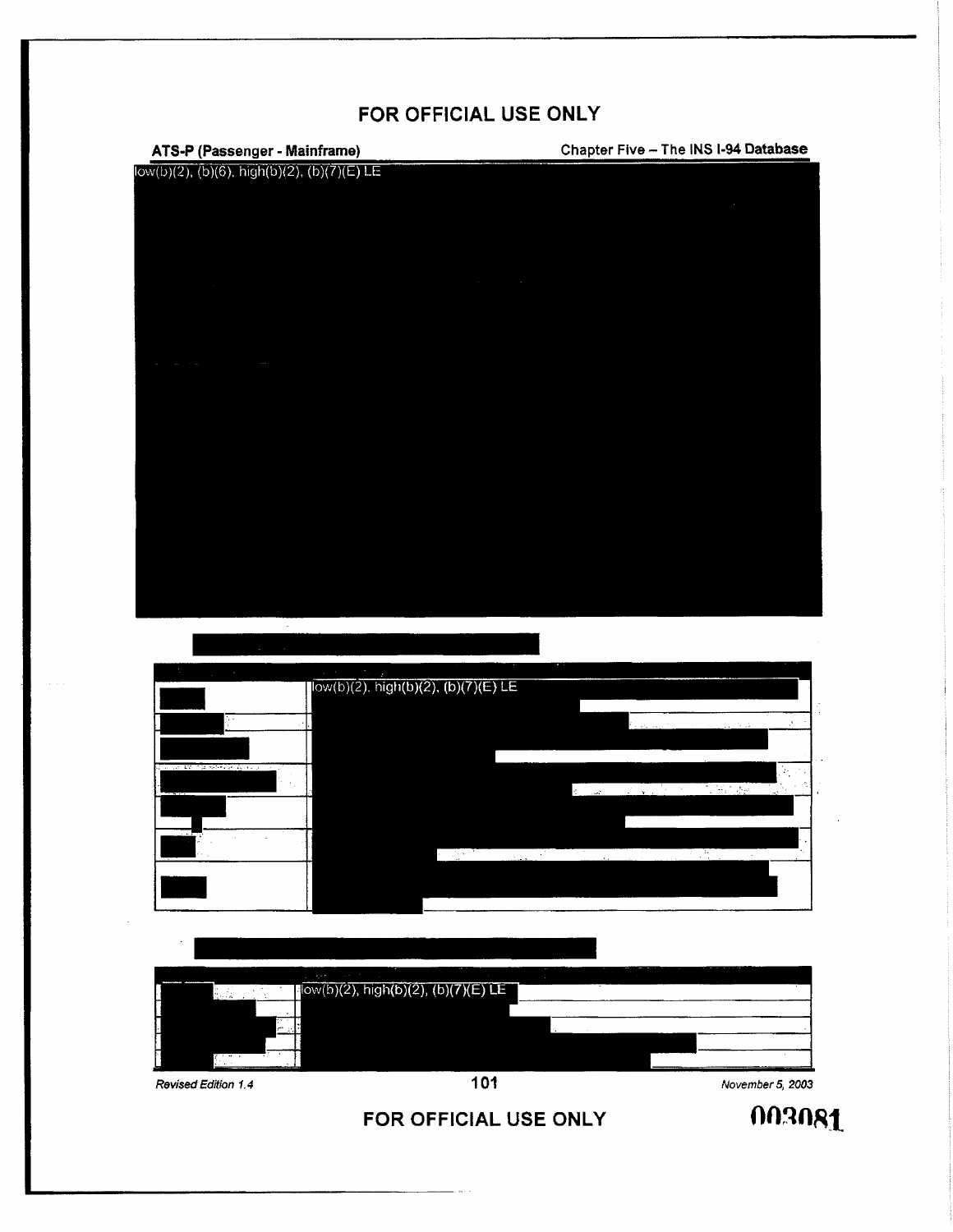#### **COD OCCIOIAL LICE ONLY**

| <b>FUR UFFIUIAL USE UNLT</b>          |                                                                                                                                                                                                                                 |                                                                                 |  |  |  |  |
|---------------------------------------|---------------------------------------------------------------------------------------------------------------------------------------------------------------------------------------------------------------------------------|---------------------------------------------------------------------------------|--|--|--|--|
|                                       | ATS-P (Passenger - Mainframe)                                                                                                                                                                                                   | <b>Chapter Five - The INS I-94 Database</b>                                     |  |  |  |  |
|                                       | $\frac{1}{2}$ (ow(b)(2), high(b)(2), (b)(7)(E) LE                                                                                                                                                                               |                                                                                 |  |  |  |  |
|                                       |                                                                                                                                                                                                                                 |                                                                                 |  |  |  |  |
|                                       | $\sim 10^6$                                                                                                                                                                                                                     | <u> Parti de l'August de l'A</u>                                                |  |  |  |  |
|                                       |                                                                                                                                                                                                                                 |                                                                                 |  |  |  |  |
|                                       |                                                                                                                                                                                                                                 |                                                                                 |  |  |  |  |
|                                       |                                                                                                                                                                                                                                 | $\sim$                                                                          |  |  |  |  |
|                                       |                                                                                                                                                                                                                                 |                                                                                 |  |  |  |  |
|                                       |                                                                                                                                                                                                                                 |                                                                                 |  |  |  |  |
|                                       |                                                                                                                                                                                                                                 |                                                                                 |  |  |  |  |
|                                       |                                                                                                                                                                                                                                 |                                                                                 |  |  |  |  |
|                                       |                                                                                                                                                                                                                                 |                                                                                 |  |  |  |  |
|                                       |                                                                                                                                                                                                                                 |                                                                                 |  |  |  |  |
|                                       |                                                                                                                                                                                                                                 |                                                                                 |  |  |  |  |
|                                       |                                                                                                                                                                                                                                 |                                                                                 |  |  |  |  |
|                                       |                                                                                                                                                                                                                                 |                                                                                 |  |  |  |  |
|                                       |                                                                                                                                                                                                                                 |                                                                                 |  |  |  |  |
|                                       |                                                                                                                                                                                                                                 |                                                                                 |  |  |  |  |
|                                       |                                                                                                                                                                                                                                 |                                                                                 |  |  |  |  |
|                                       |                                                                                                                                                                                                                                 |                                                                                 |  |  |  |  |
|                                       |                                                                                                                                                                                                                                 |                                                                                 |  |  |  |  |
|                                       |                                                                                                                                                                                                                                 |                                                                                 |  |  |  |  |
|                                       |                                                                                                                                                                                                                                 |                                                                                 |  |  |  |  |
|                                       |                                                                                                                                                                                                                                 |                                                                                 |  |  |  |  |
|                                       |                                                                                                                                                                                                                                 |                                                                                 |  |  |  |  |
|                                       |                                                                                                                                                                                                                                 |                                                                                 |  |  |  |  |
|                                       |                                                                                                                                                                                                                                 | <u> 1989 - Andrea Andrew Maria (h. 1989).</u><br>1980 - Andrew Maria (h. 1980). |  |  |  |  |
|                                       |                                                                                                                                                                                                                                 |                                                                                 |  |  |  |  |
|                                       |                                                                                                                                                                                                                                 |                                                                                 |  |  |  |  |
|                                       |                                                                                                                                                                                                                                 |                                                                                 |  |  |  |  |
| $\mathcal{L} \rightarrow \mathcal{L}$ |                                                                                                                                                                                                                                 |                                                                                 |  |  |  |  |
|                                       |                                                                                                                                                                                                                                 |                                                                                 |  |  |  |  |
|                                       |                                                                                                                                                                                                                                 |                                                                                 |  |  |  |  |
|                                       | , se estado de la construcción de la construcción de la construcción de la construcción de la construcción de<br>La construcción de la construcción de la construcción de la construcción de la construcción de la construcción |                                                                                 |  |  |  |  |
|                                       |                                                                                                                                                                                                                                 |                                                                                 |  |  |  |  |
|                                       |                                                                                                                                                                                                                                 |                                                                                 |  |  |  |  |
|                                       | <u>i standardi oli se oli se oli se oli se oli se oli se oli se oli se oli se oli se oli se oli se oli se oli se o</u>                                                                                                          |                                                                                 |  |  |  |  |
|                                       |                                                                                                                                                                                                                                 |                                                                                 |  |  |  |  |
|                                       |                                                                                                                                                                                                                                 |                                                                                 |  |  |  |  |
|                                       |                                                                                                                                                                                                                                 |                                                                                 |  |  |  |  |
|                                       |                                                                                                                                                                                                                                 |                                                                                 |  |  |  |  |
| $\overline{a}$                        |                                                                                                                                                                                                                                 |                                                                                 |  |  |  |  |
|                                       |                                                                                                                                                                                                                                 |                                                                                 |  |  |  |  |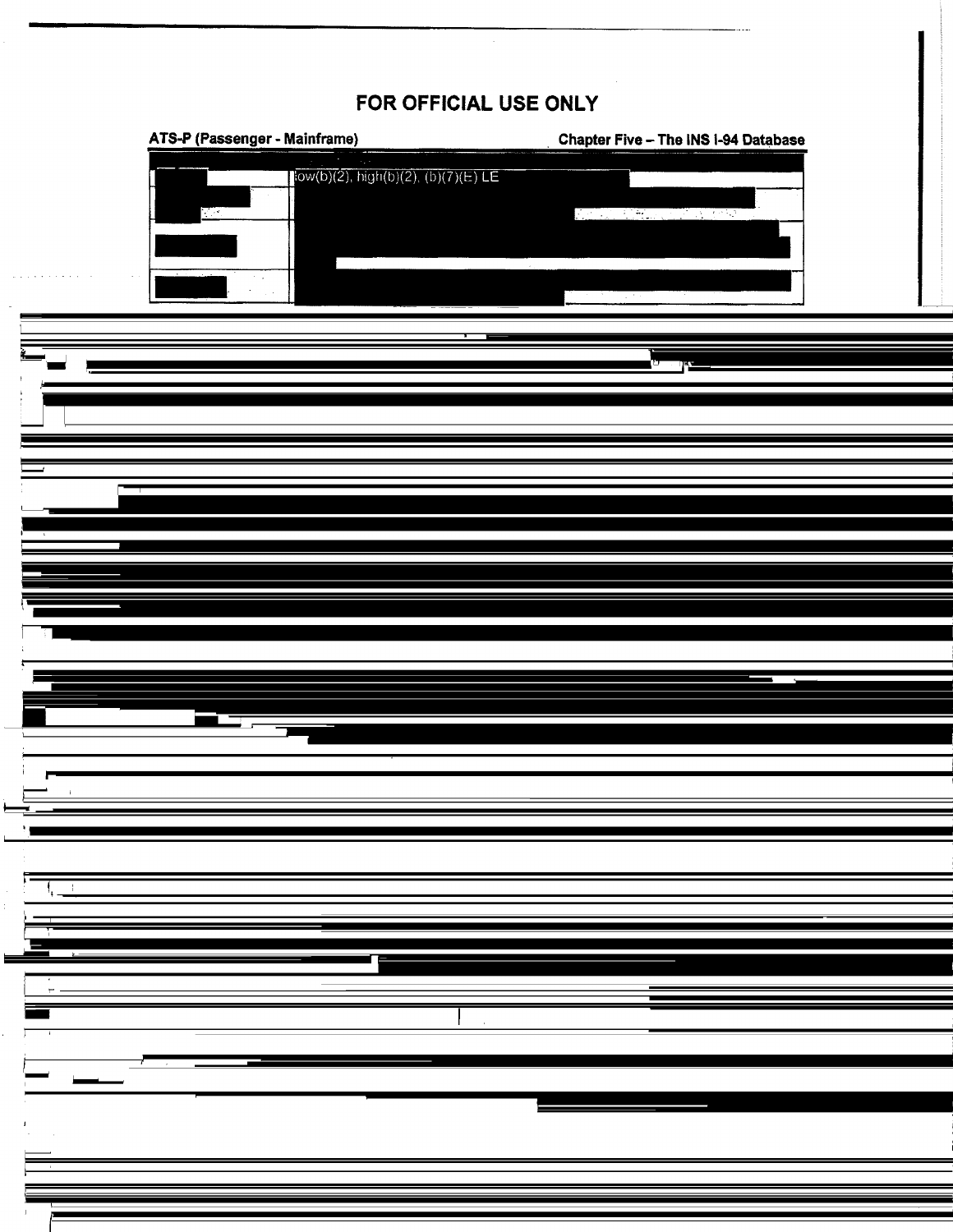$\ddotsc$ 

| ATS-P (Passenger - Mainframe)       |                       | <b>Chapter Five - The INS I-94 Database</b>                |
|-------------------------------------|-----------------------|------------------------------------------------------------|
|                                     |                       |                                                            |
| low(b)(2), high(b)(2), (b)(7)(E) LE |                       |                                                            |
|                                     |                       |                                                            |
| 鱼                                   |                       |                                                            |
|                                     |                       |                                                            |
|                                     |                       |                                                            |
|                                     |                       |                                                            |
|                                     |                       |                                                            |
|                                     |                       |                                                            |
|                                     |                       |                                                            |
|                                     |                       |                                                            |
|                                     |                       | -44                                                        |
| न<br>जन्म                           | राजा                  | $\overline{X}$<br>Ŧ<br>राज्यक<br>Ţ<br>$\sim 10^{-1}$<br>×. |
|                                     |                       |                                                            |
| ш                                   |                       |                                                            |
|                                     |                       |                                                            |
|                                     |                       |                                                            |
|                                     |                       |                                                            |
|                                     |                       |                                                            |
|                                     |                       |                                                            |
|                                     |                       |                                                            |
|                                     |                       |                                                            |
| Revised Edition 1.4                 | 103                   | November 5, 2003                                           |
|                                     | FOR OFFICIAL USE ONLY | 003083                                                     |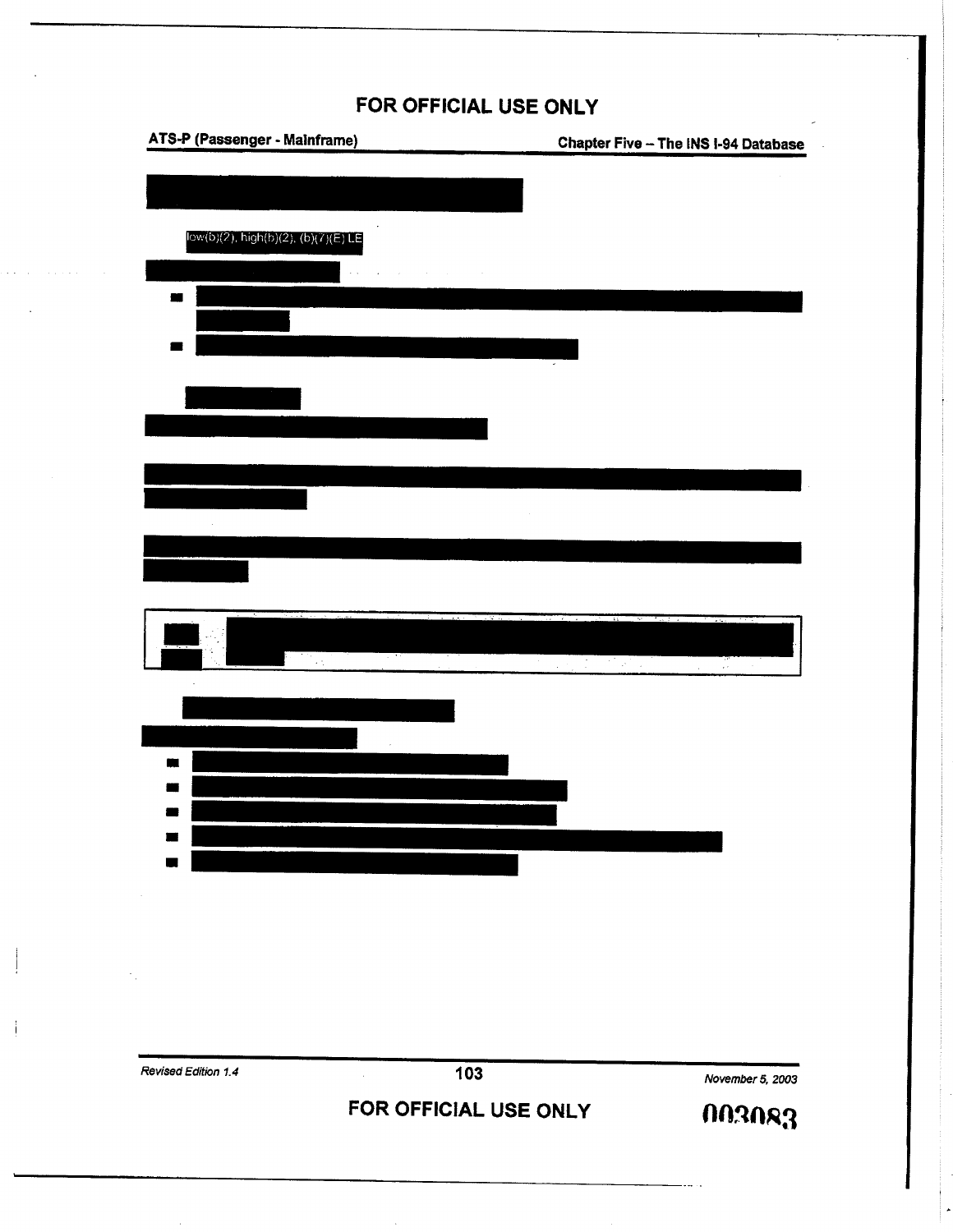

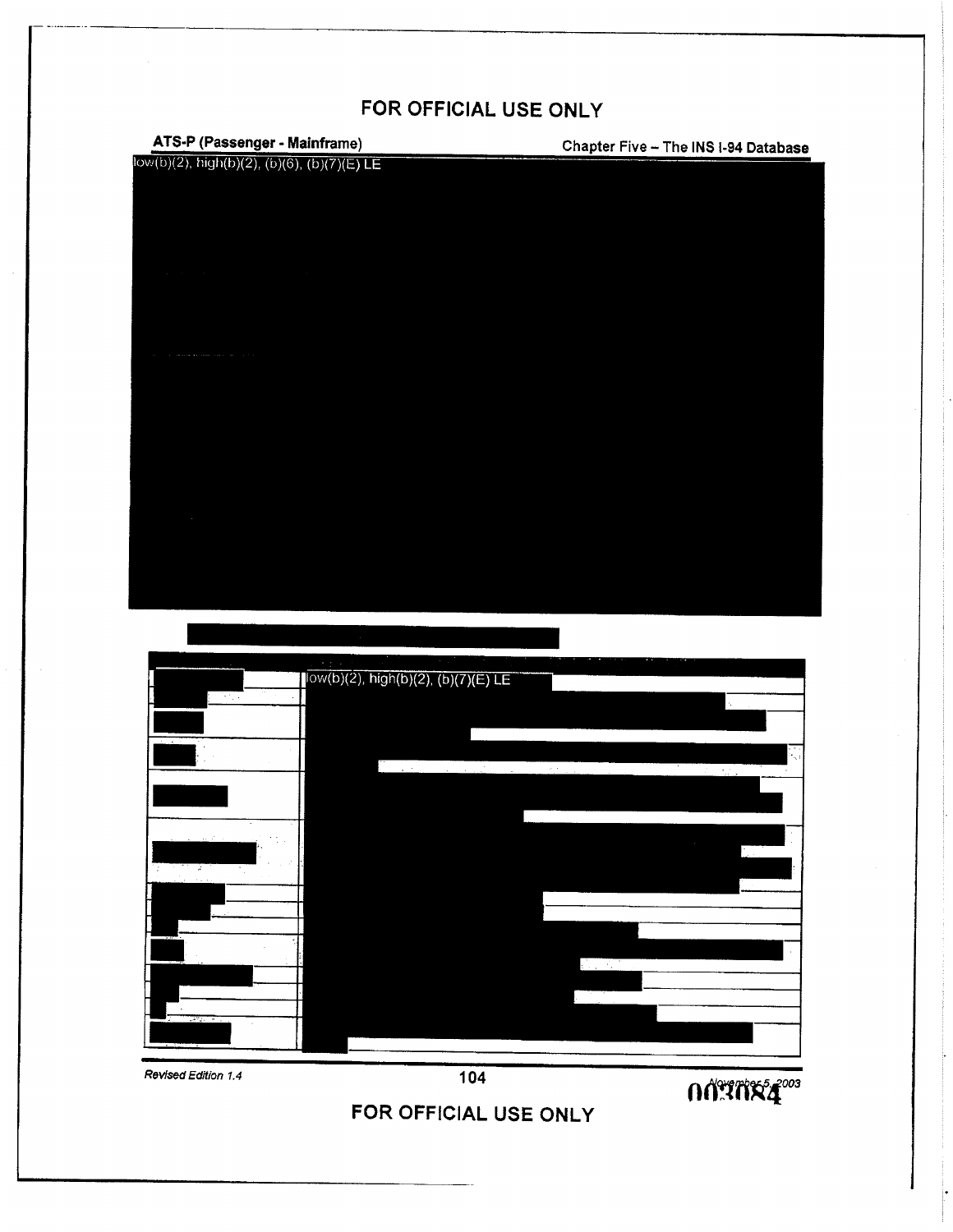| ATS-P (Passenger - Mainframe)                            | Chapter Five - The INS I-94 Database                                                                                                                                                                                                 |
|----------------------------------------------------------|--------------------------------------------------------------------------------------------------------------------------------------------------------------------------------------------------------------------------------------|
| $\overline{\text{low(b)}(2)}$ , high(b)(2), (b)(7)(E) LE |                                                                                                                                                                                                                                      |
|                                                          |                                                                                                                                                                                                                                      |
|                                                          |                                                                                                                                                                                                                                      |
|                                                          | Association of the Association of the<br>$\mathcal{A}_1$<br>R.                                                                                                                                                                       |
| $\sim$                                                   |                                                                                                                                                                                                                                      |
|                                                          | <u>Arthur Constitution of the Constitution of the Constitution of the Constitution of the Constitution of the Constitution of the Constitution of the Constitution of the Constitution of the Constitution of the Constitution o</u> |
|                                                          |                                                                                                                                                                                                                                      |
|                                                          |                                                                                                                                                                                                                                      |
|                                                          | <u>a Martin Monte Martin Martin Monte</u>                                                                                                                                                                                            |
|                                                          |                                                                                                                                                                                                                                      |
| والكائلين                                                | aya da ya Tara ya Kasance ya Kasance ya Kasance ya Kasance ya Kasance ya Kasance ya Kasance ya Kasance ya Kasa                                                                                                                       |
|                                                          | $\Delta \omega$                                                                                                                                                                                                                      |
|                                                          |                                                                                                                                                                                                                                      |
|                                                          | $\frac{1}{2}$ , $\frac{1}{2}$                                                                                                                                                                                                        |
|                                                          |                                                                                                                                                                                                                                      |

Revised Edition 1.4

 $\sim$   $\sim$   $\sim$ 

 $\bar{\lambda}$ 

. . . . .

 $\frac{1}{105}$ 

November 5, 2003

FOR OFFICIAL USE ONLY

. . . . . . . . . .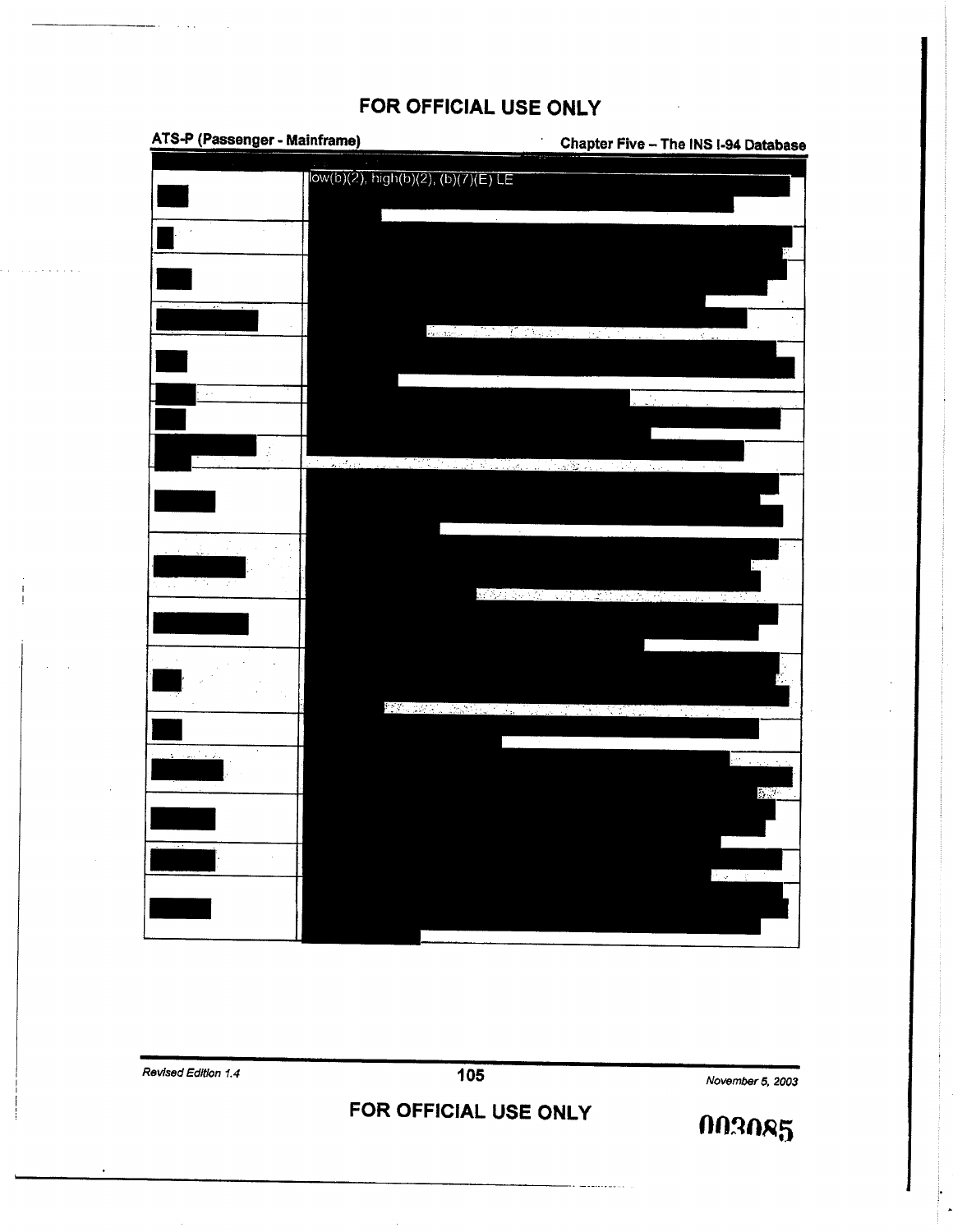ATS-P (Passenger - Mainframe)

Chapter Five - The INS I-94 Database



Revised Edition 1.4

 $106$ 

November 5, 2003

#### FOR OFFICIAL USE ONLY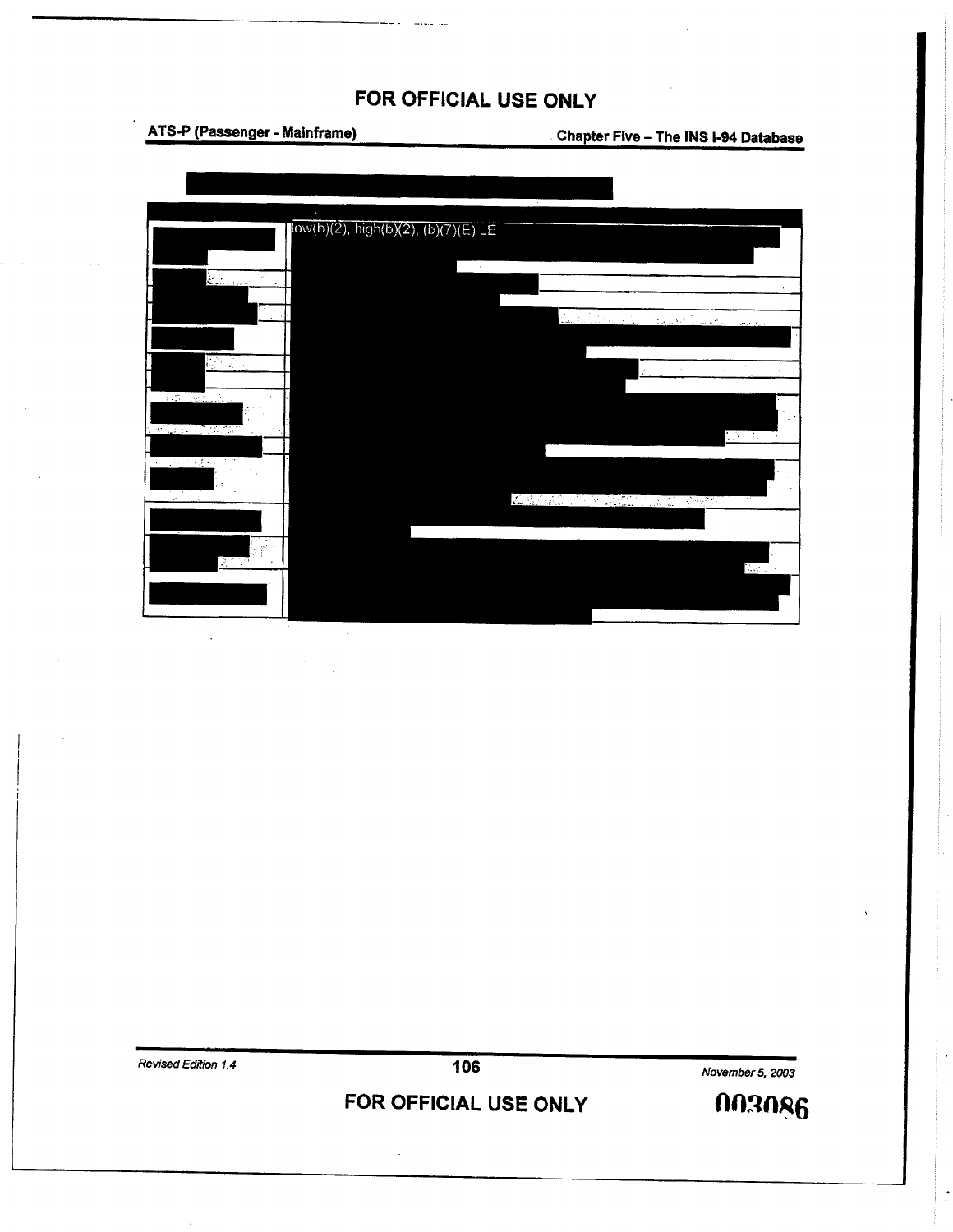#### The SAVI Database

#### Overview

This database has a worldwide compilation of arrest and seizure information on foreign nationals in 137 countries. This information comes from foreign agencies, U.S. federal agencies, in addition to state and local authorities. high(b)(2), (b)(7)(E) LE

#### Performing Suspect and Violator Indices (SAVI) queries

There are several types of queries you can perform on the Suspect and Violator Indices (SAVI) database.  $high(b)(2), (b)(7)(E)$  LE

Revised Edition 1.4

107

November 5, 2003 003087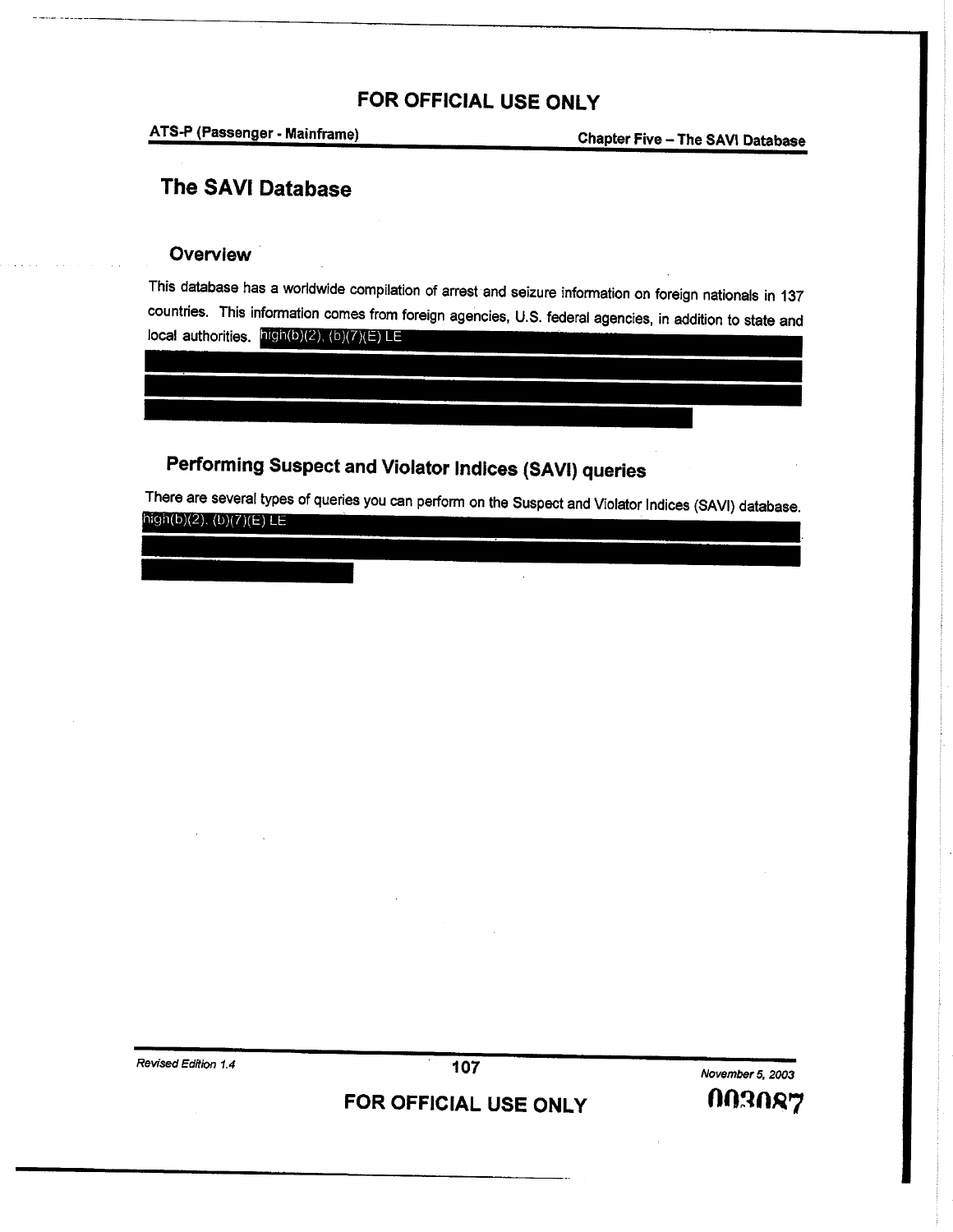ATS-P (Passenger - Mainframe)

**Chapter Five - The SAVI Database** 

### **Performing SAVI Queries**



Revised Edition 1.4

 $108$ 

November 5, 2003

#### FOR OFFICIAL USE ONLY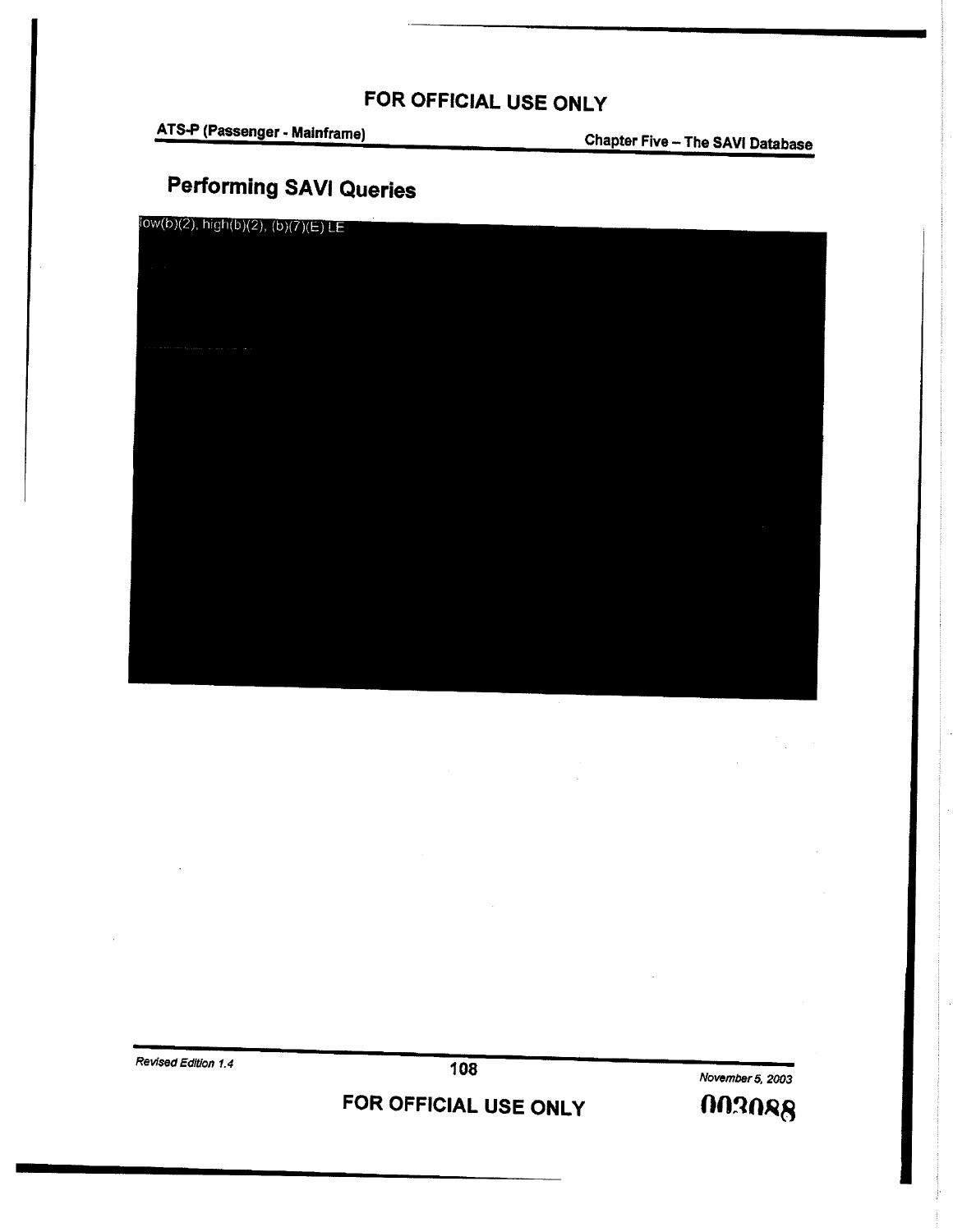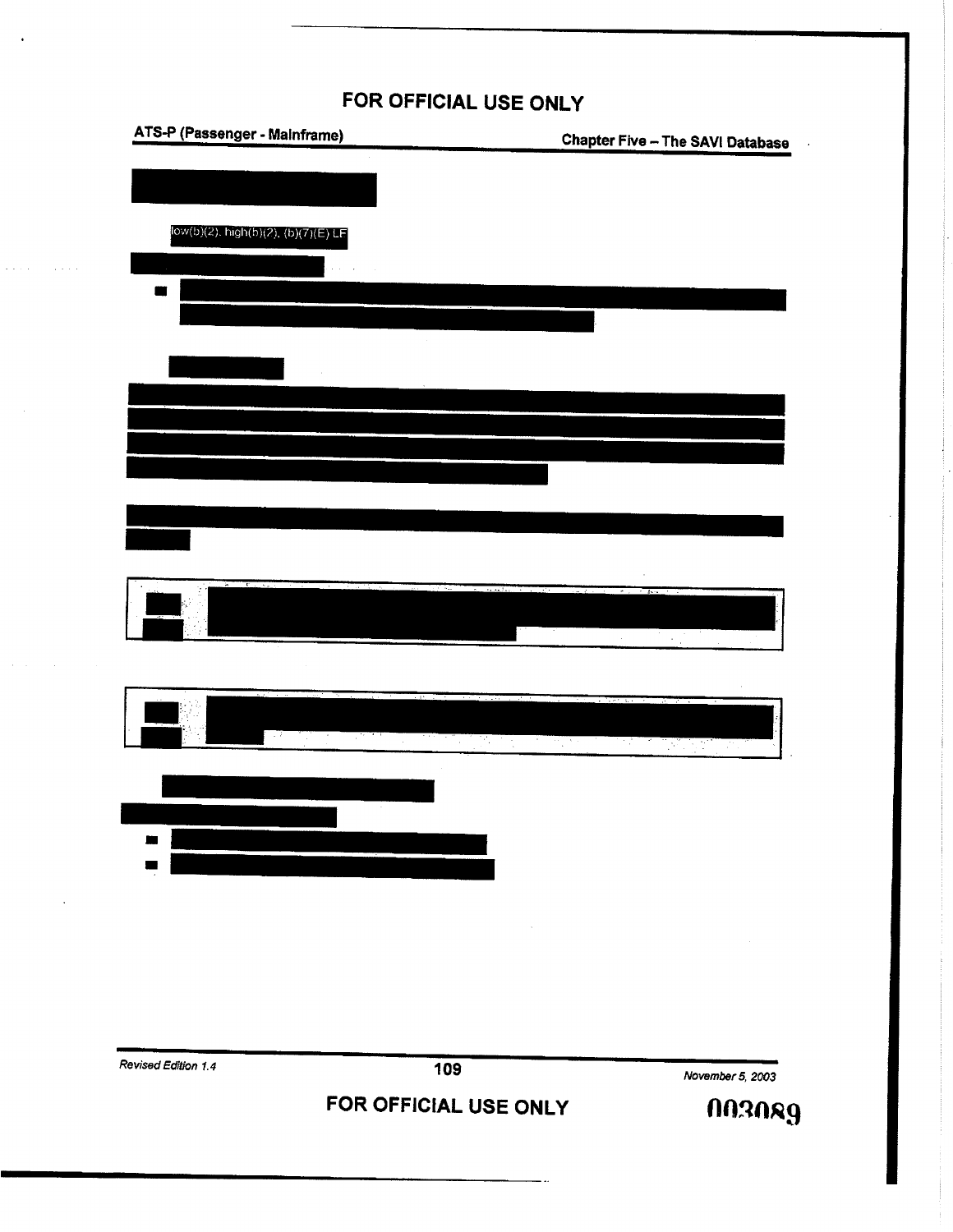



| low(b)(2), high(b)(2), (b)(7)(E) LE |  |
|-------------------------------------|--|
|                                     |  |
|                                     |  |
|                                     |  |





Revised Edition 1.4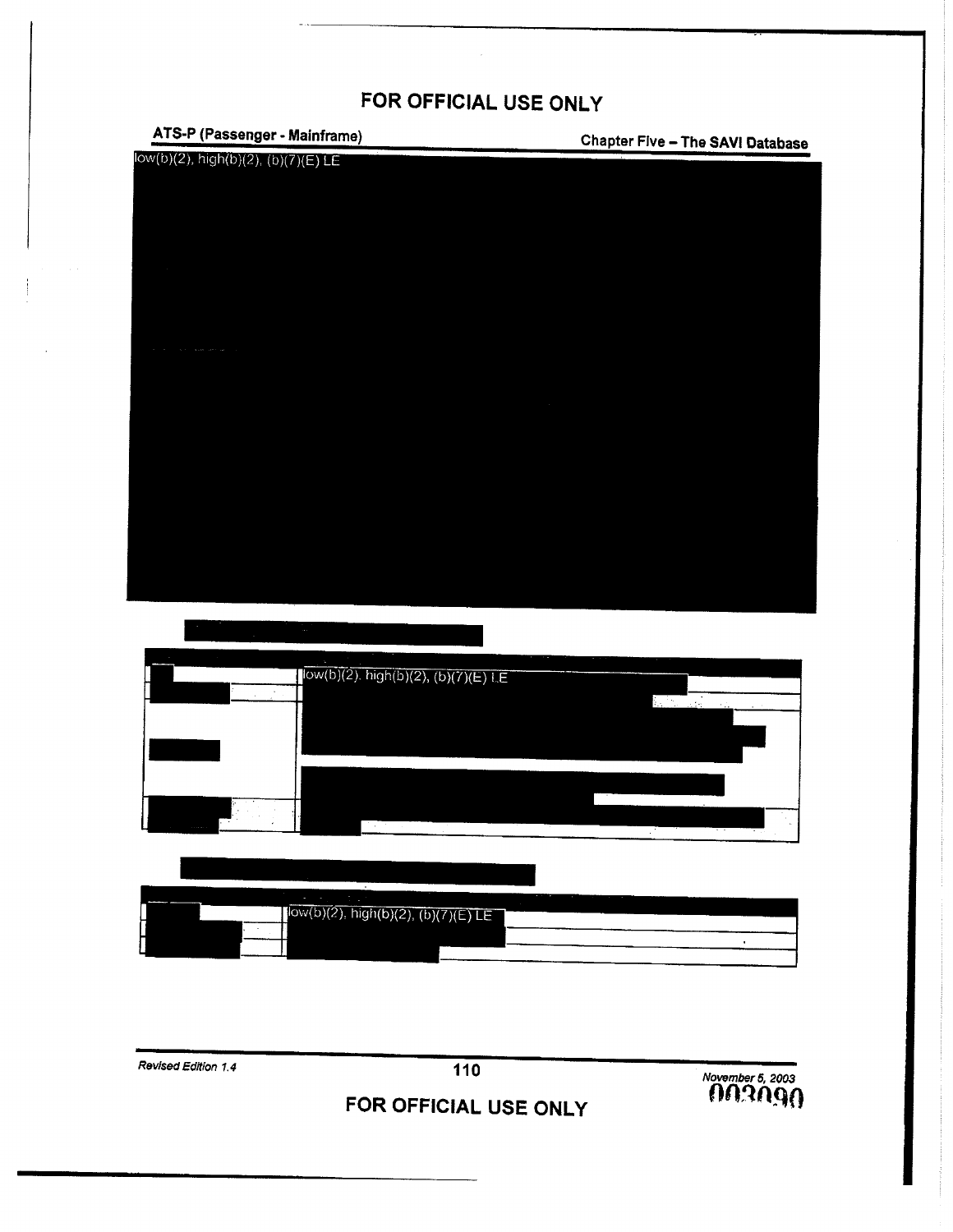| ATS-P (Passenger - Mainframe)                         | <b>Chapter Five - The SAVI Database</b>                         |
|-------------------------------------------------------|-----------------------------------------------------------------|
|                                                       |                                                                 |
|                                                       |                                                                 |
| $\text{low(b)}(2)$ , high(b)(2), (b)(7)(E) LE         |                                                                 |
|                                                       |                                                                 |
| $\blacksquare$                                        |                                                                 |
| ш                                                     |                                                                 |
| $\omega_{\rm{max}} = \omega_{\rm{max}}$               |                                                                 |
|                                                       |                                                                 |
|                                                       |                                                                 |
|                                                       |                                                                 |
|                                                       |                                                                 |
| $\sim$                                                |                                                                 |
|                                                       |                                                                 |
|                                                       |                                                                 |
|                                                       |                                                                 |
|                                                       | <b>Representative</b>                                           |
| $\alpha = \alpha$<br>17<br>$\mathcal{A}_{\text{max}}$ | Λ.<br>राष्ट्र का पानी<br>$\sim 200$<br><b>College</b><br>$\sim$ |
|                                                       |                                                                 |
|                                                       |                                                                 |
|                                                       |                                                                 |
| ▅                                                     |                                                                 |
|                                                       |                                                                 |
|                                                       |                                                                 |
|                                                       |                                                                 |
|                                                       |                                                                 |
|                                                       |                                                                 |
|                                                       |                                                                 |
|                                                       |                                                                 |

Revised Edition 1.4

 $\alpha$  ,  $\alpha$  ,  $\alpha$  ,  $\alpha$  ,  $\alpha$  ,  $\alpha$ 

 $\overline{111}$ 

November 5, 2003

#### FOR OFFICIAL USE ONLY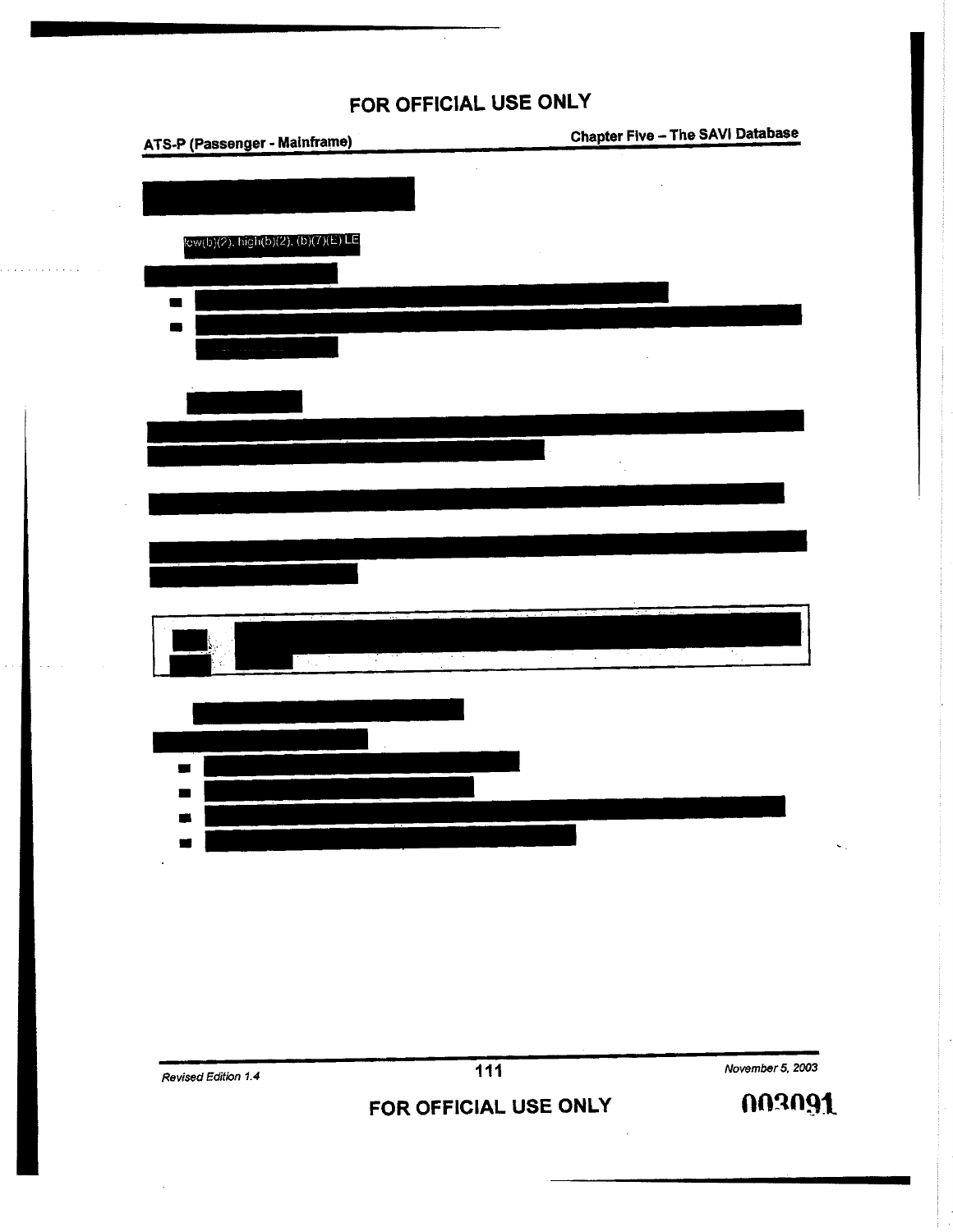

#### **Chapter Five - The SAVI Database**

low(b)(2), (b)(6), high(b)(2), (b)(7)(E) LE



Revised Edition 1.4

 $\overline{11}2$ 

November 5, 2003

#### 003092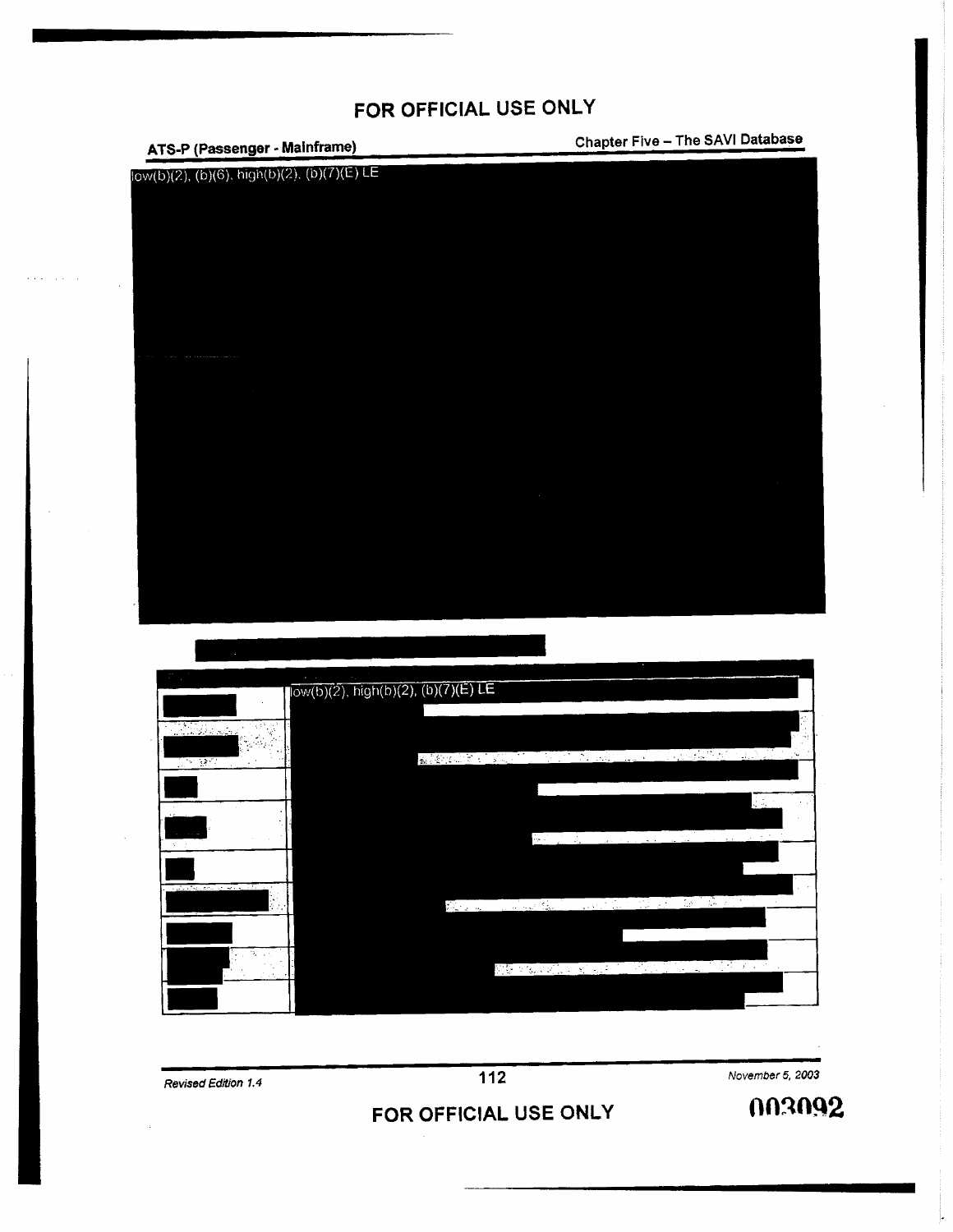ATS-P (Passenger - Mainframe)

**Chapter Five - The SAVI Database** 

|                    | $\frac{1}{2}$ (ow(b)(2), high(b)(2), (b)(7)(E) LE                      |                                                                                                                       |
|--------------------|------------------------------------------------------------------------|-----------------------------------------------------------------------------------------------------------------------|
|                    |                                                                        | $\sim$<br><u>a complete sport of the complete sport of the sta</u>                                                    |
| ٠.                 | $\mathcal{O}(\mathcal{A})$ , and the set of $\mathcal{O}(\mathcal{A})$ | $\sim$<br>TR, P<br>÷<br>$\sim$                                                                                        |
|                    | $\omega_{\rm c} = 100$ km s $^{-1}$                                    | पर<br>1. August 1820                                                                                                  |
|                    |                                                                        | <u> 1834 ya kati ya Julia ya Mareji ya Mareji ya Katifulia ya Mareji ya Mareji ya Mareji ya Mareji ya Mareji ya M</u> |
| - 97               |                                                                        | al de le la 1950 milione de la 196                                                                                    |
| tha ca<br>k).<br>K |                                                                        | <u>La Tarihiya (Alikari Martin Tarihiya ya Tanzania ya Tarihiya T</u>                                                 |



November 5, 2003<br> **MARAQ3** 

FOR OFFICIAL USE ONLY

 $\frac{1}{113}$ 

Revised Edition 1.4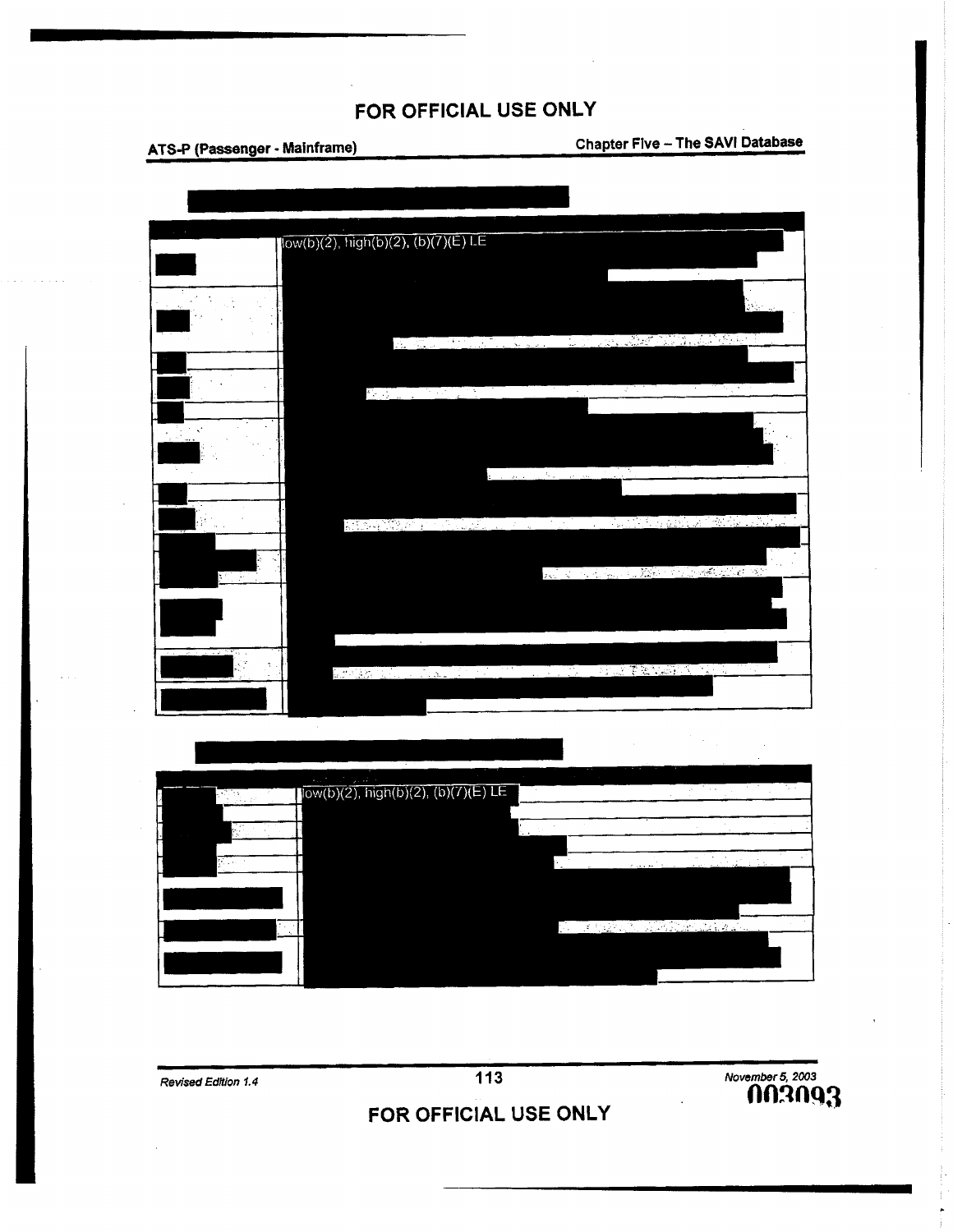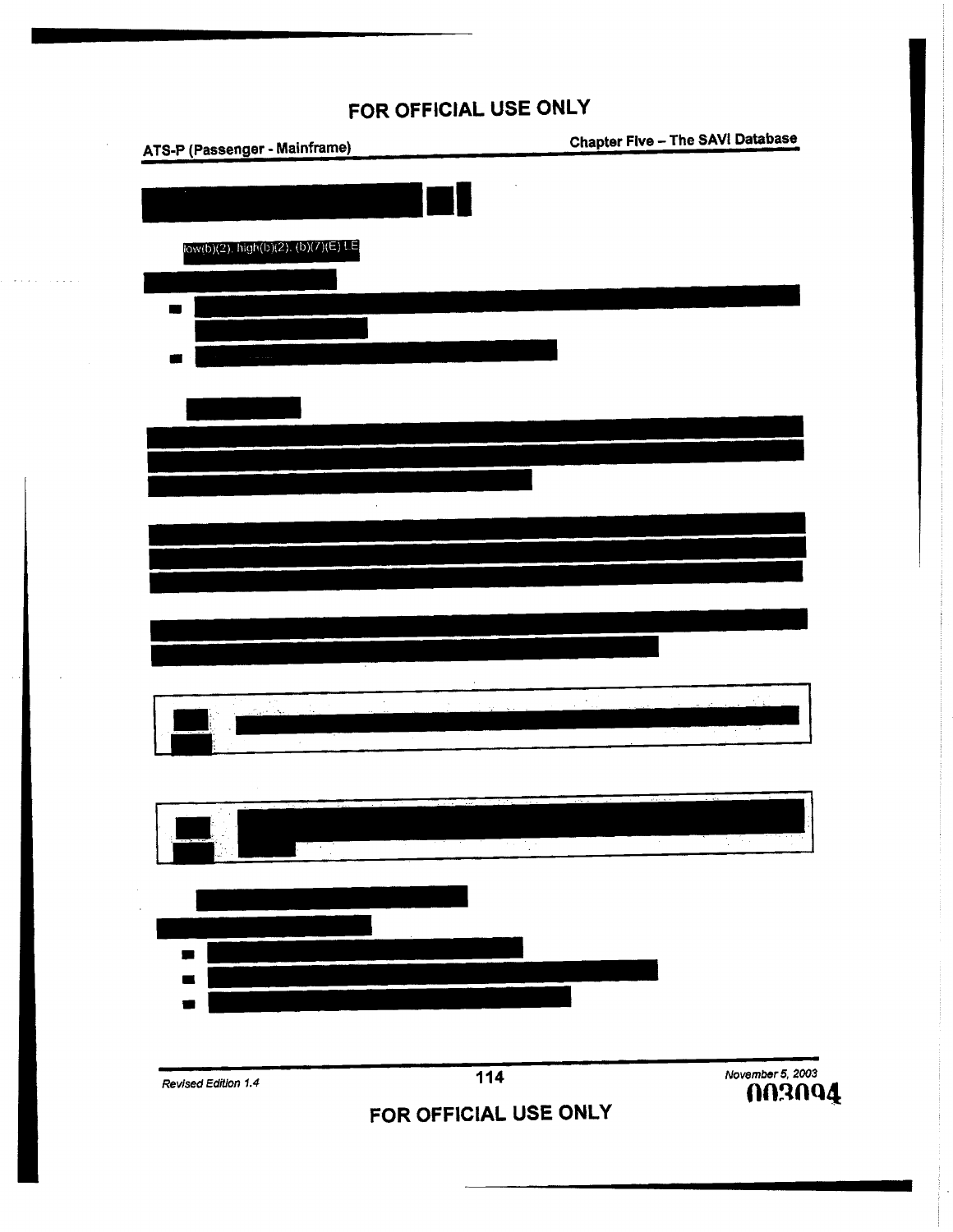ATS-P (Passenger - Mainframe)

#### **Chapter Five - The SAVI Database**

low(b)(2), (b)(6), high(b)(2), (b)(7)(E) LE



Revised Edition 1.4

 $\frac{1}{115}$ FOR OFFICIAL USE ONLY

November 5, 2003 003095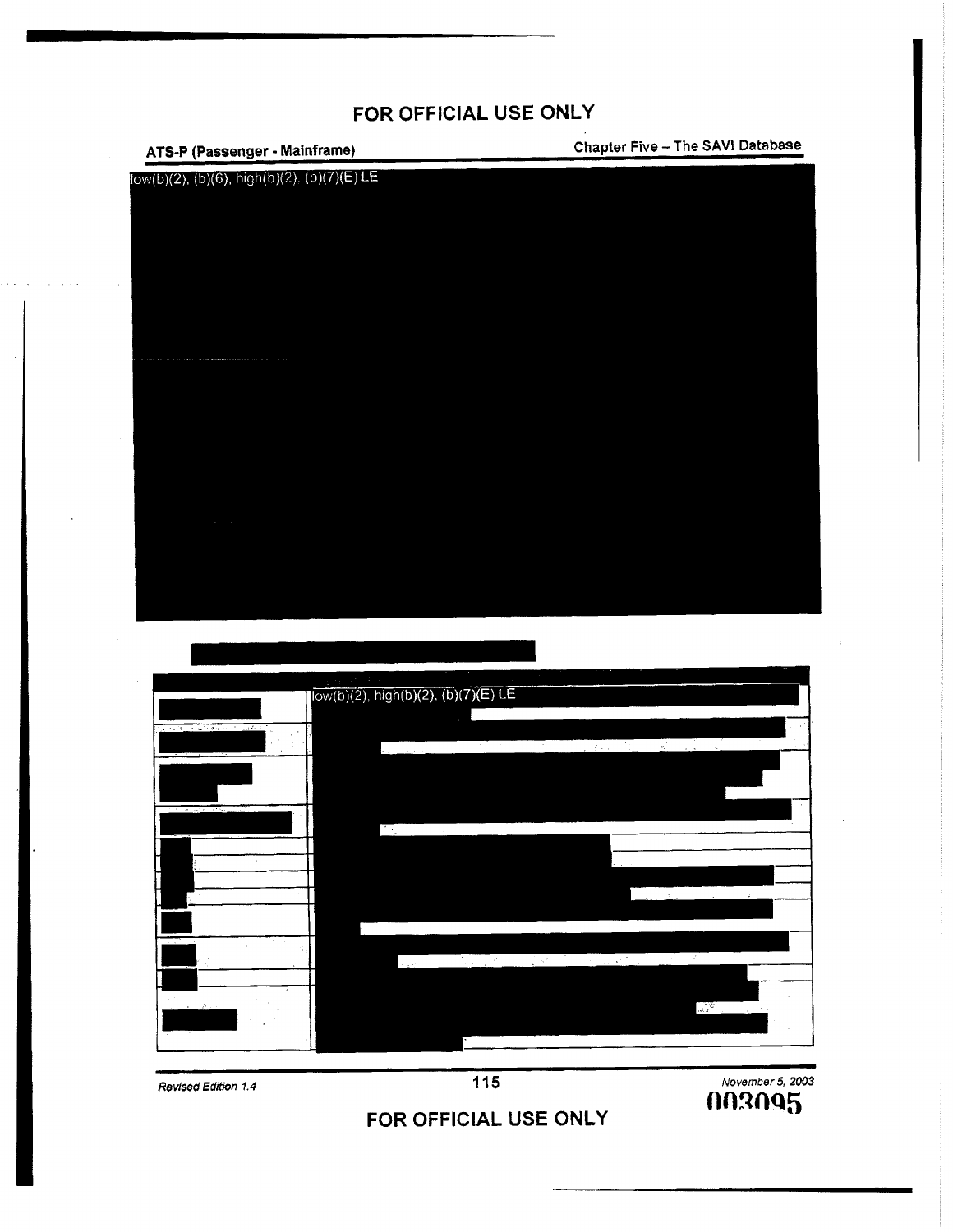| ATS-P (Passenger - Mainframe)                                 | Chapter Five - The SAVI Database                                                                                                                                                                                                     |
|---------------------------------------------------------------|--------------------------------------------------------------------------------------------------------------------------------------------------------------------------------------------------------------------------------------|
|                                                               |                                                                                                                                                                                                                                      |
| $\overline{\text{low(b)}(2)}$ , high(b)(2), (b)(7)(E) LE      |                                                                                                                                                                                                                                      |
|                                                               |                                                                                                                                                                                                                                      |
|                                                               | <u> Kanada (h. 1999).</u><br>Artista eta erritaria eta erritaria eta erritaria eta erritaria eta erritaria eta erritaria eta erritaria eta                                                                                           |
|                                                               |                                                                                                                                                                                                                                      |
|                                                               |                                                                                                                                                                                                                                      |
| <u>Alaman Marie Marie Alaman (</u>                            |                                                                                                                                                                                                                                      |
|                                                               |                                                                                                                                                                                                                                      |
|                                                               |                                                                                                                                                                                                                                      |
|                                                               |                                                                                                                                                                                                                                      |
| <b>The State Control</b>                                      |                                                                                                                                                                                                                                      |
|                                                               | <u> Participation of the contract of the contract of the contract of the contract of the contract of the contract of the contract of the contract of the contract of the contract of the contract of the contract of the contrac</u> |
|                                                               |                                                                                                                                                                                                                                      |
|                                                               |                                                                                                                                                                                                                                      |
|                                                               |                                                                                                                                                                                                                                      |
|                                                               |                                                                                                                                                                                                                                      |
| the company of the company of<br>المنتشر<br><b>Contractor</b> |                                                                                                                                                                                                                                      |



Revised Edition 1.4

November 5, 2003

003096

#### FOR OFFICIAL USE ONLY

 $\overline{116}$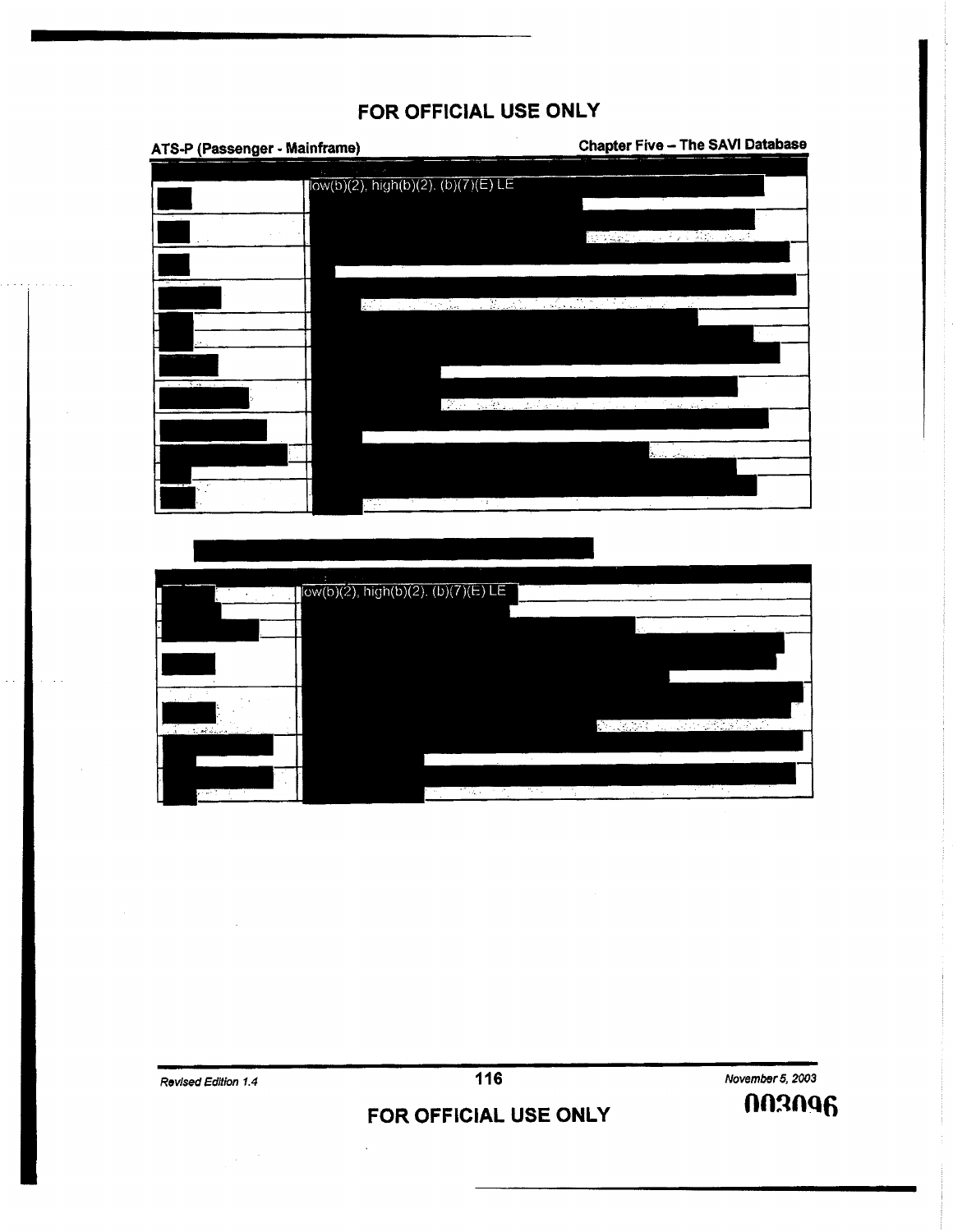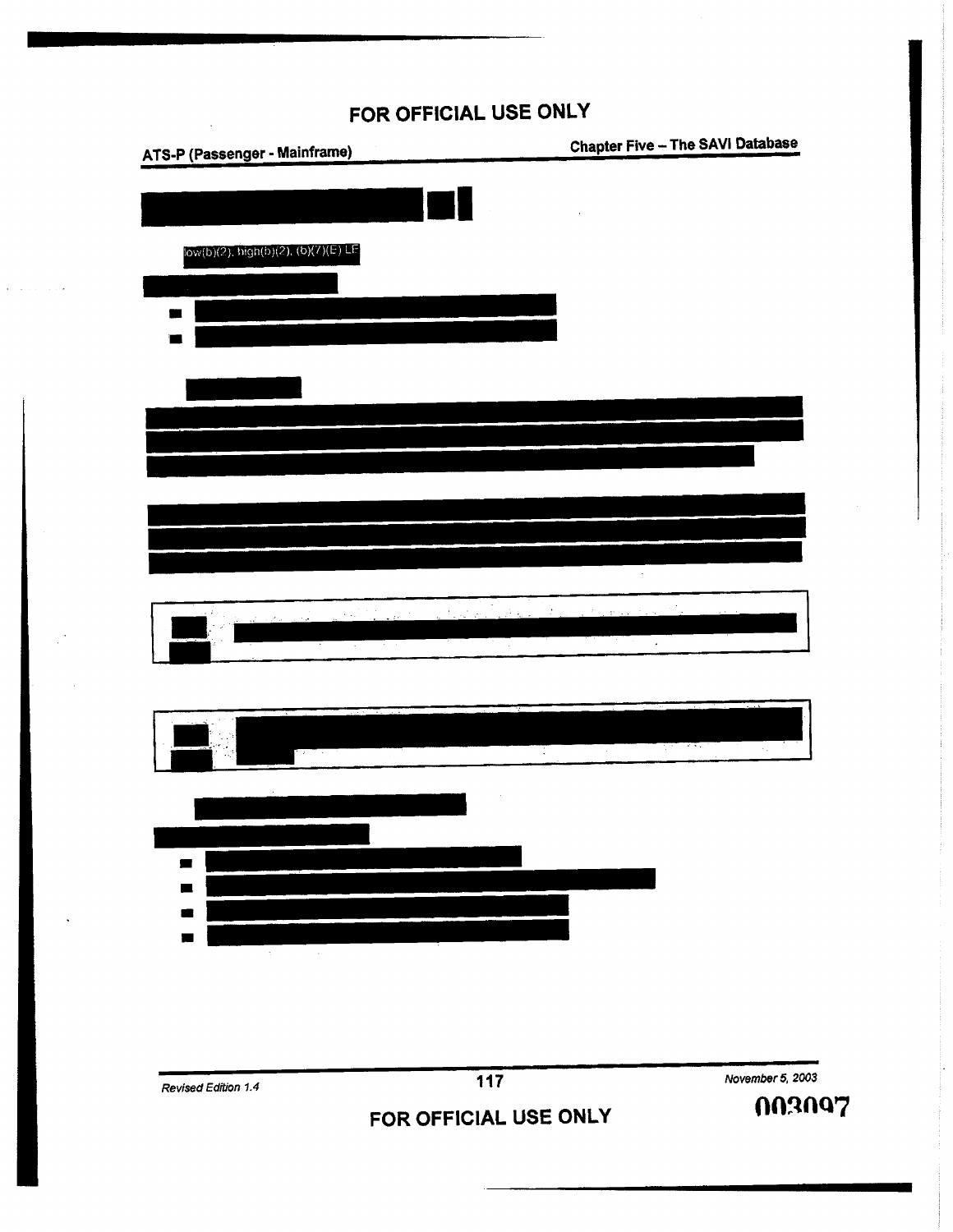



0o3nqg

 $\overline{low(b)(2)}$ , (b)(6), high(b)(2), (b)(7)(E) LE



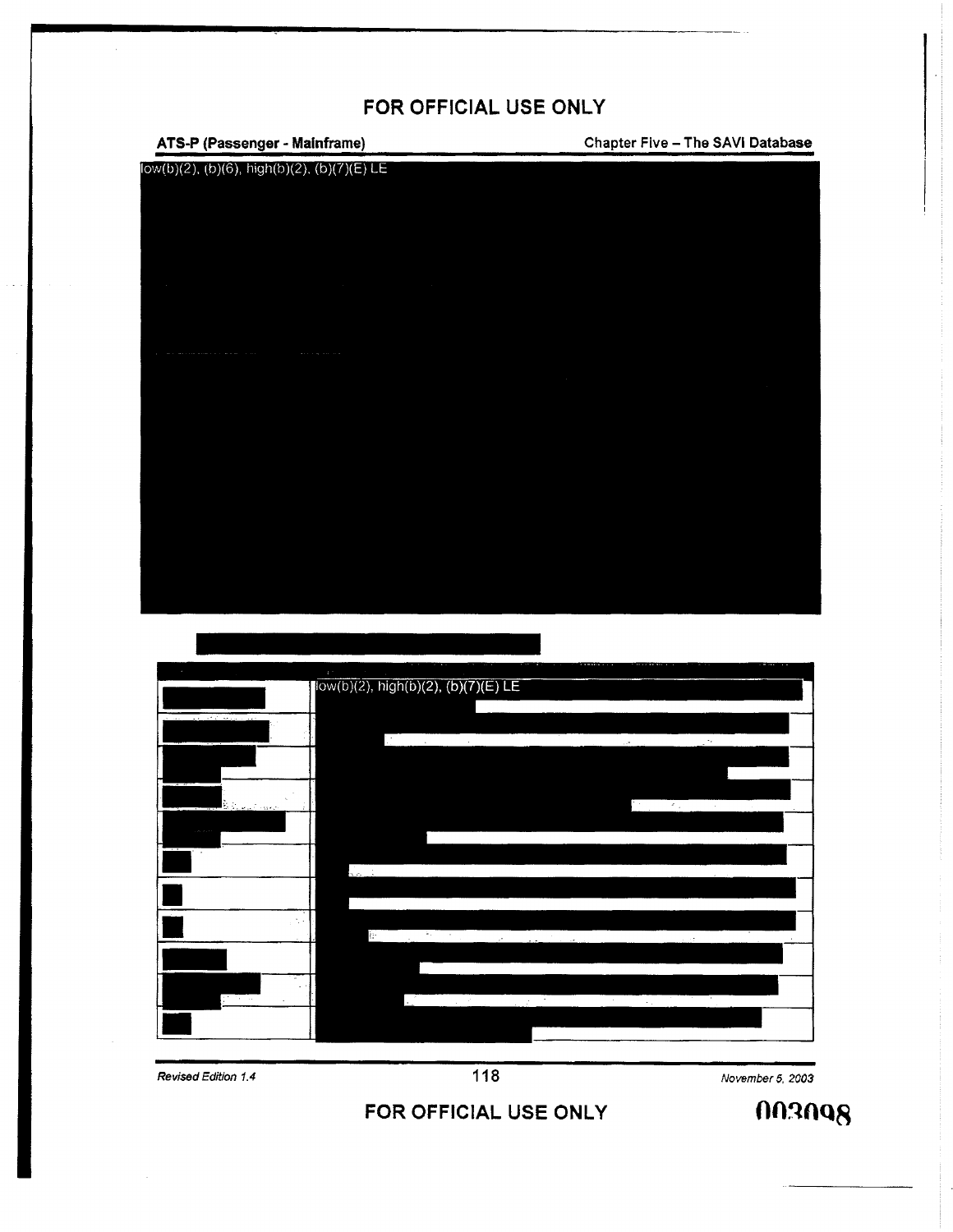

Revised Edition 1.4

November 5, 2003<br> **MARAQ9**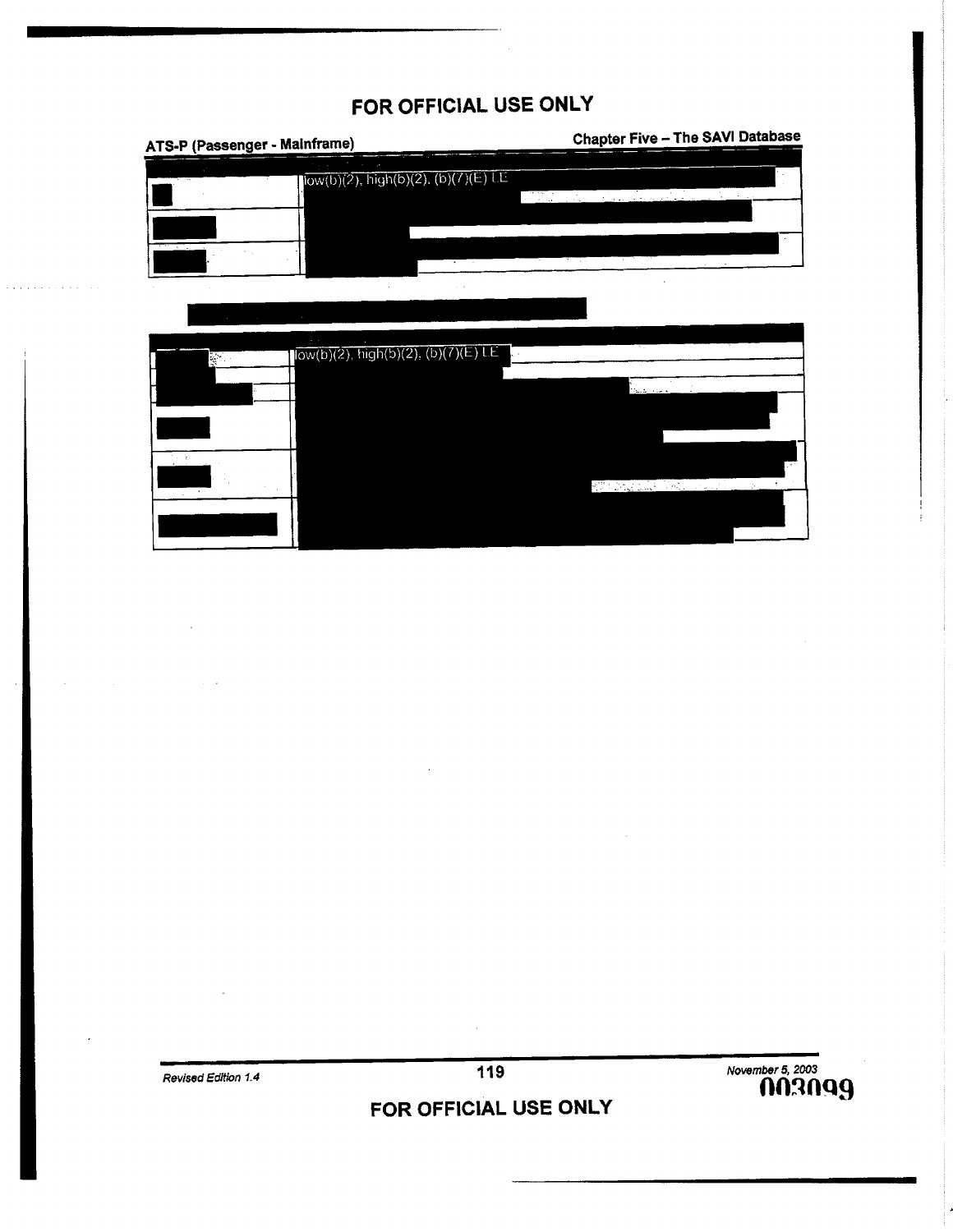

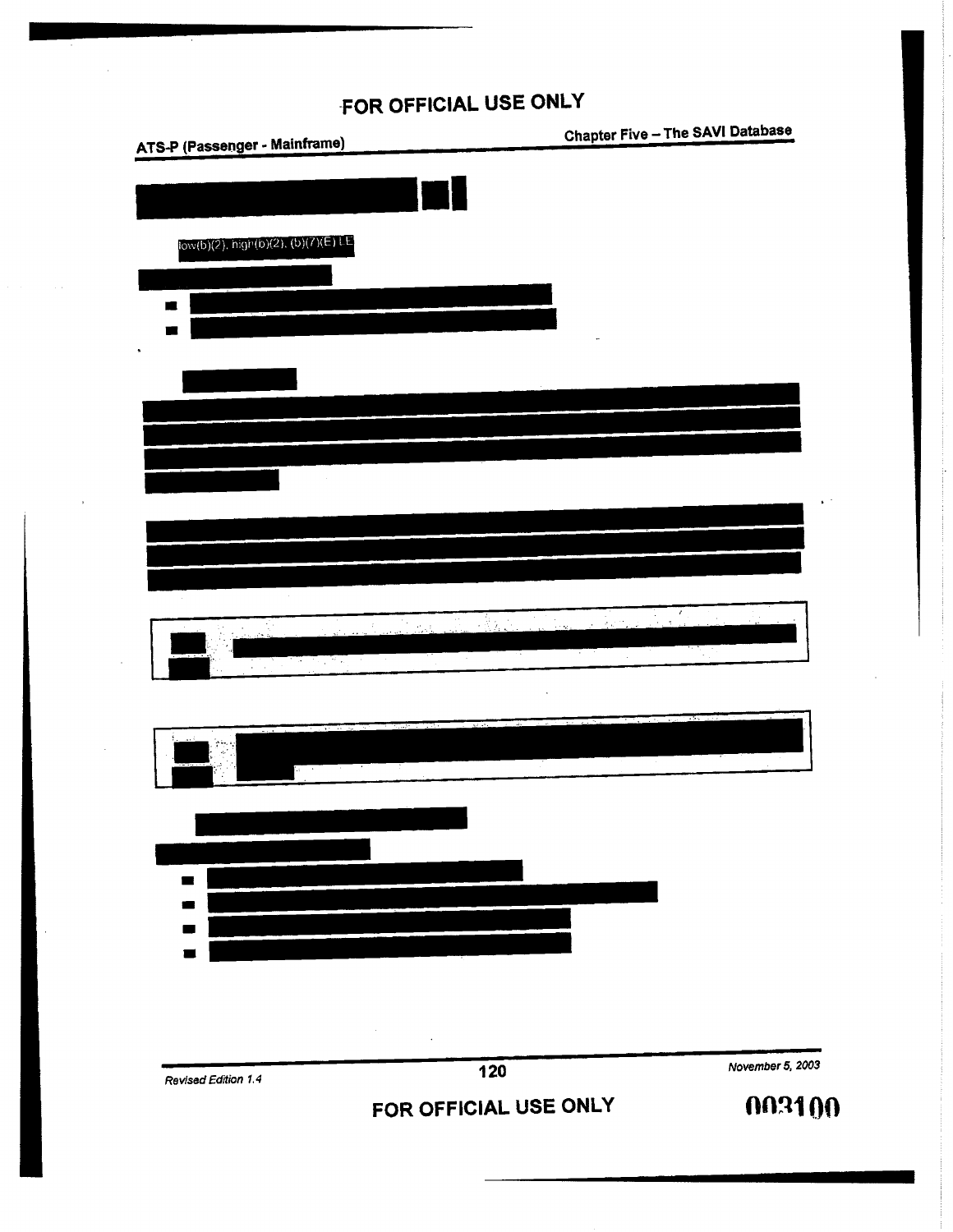



FOR OFFICIAL USE ONLY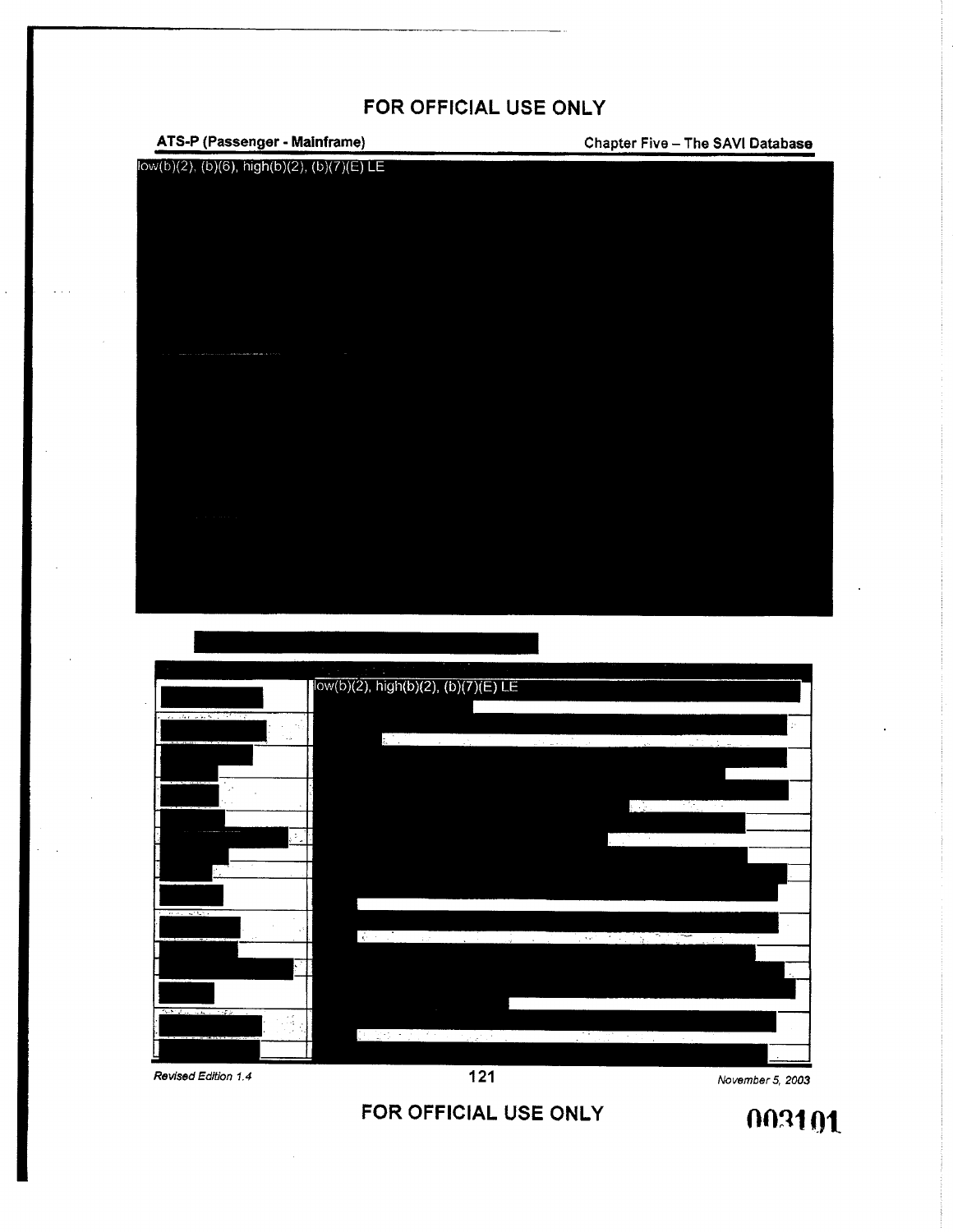



Revised Edition 1.4

 $\overline{122}$ 

November 5, 2003

#### FOR OFFICIAL USE ONLY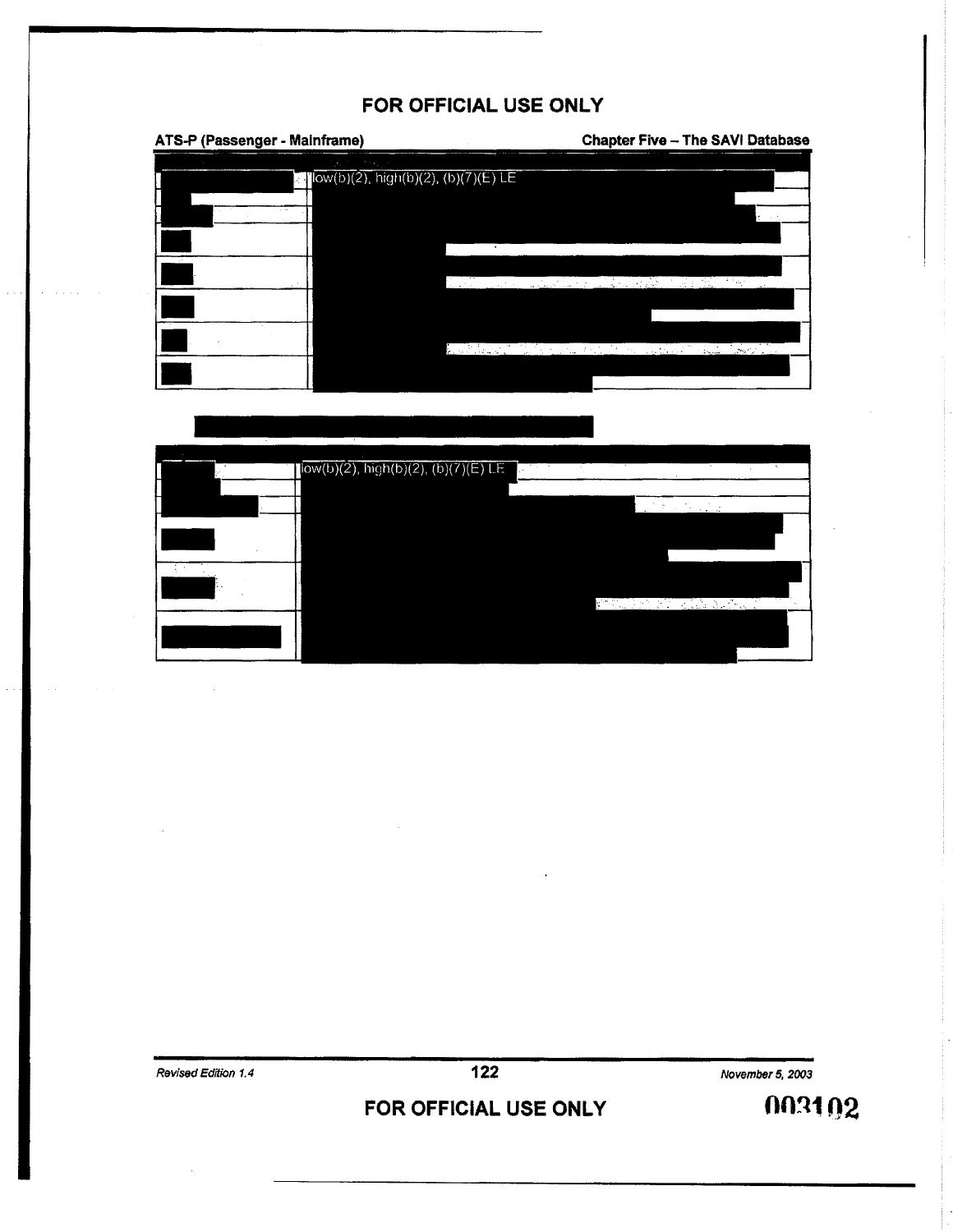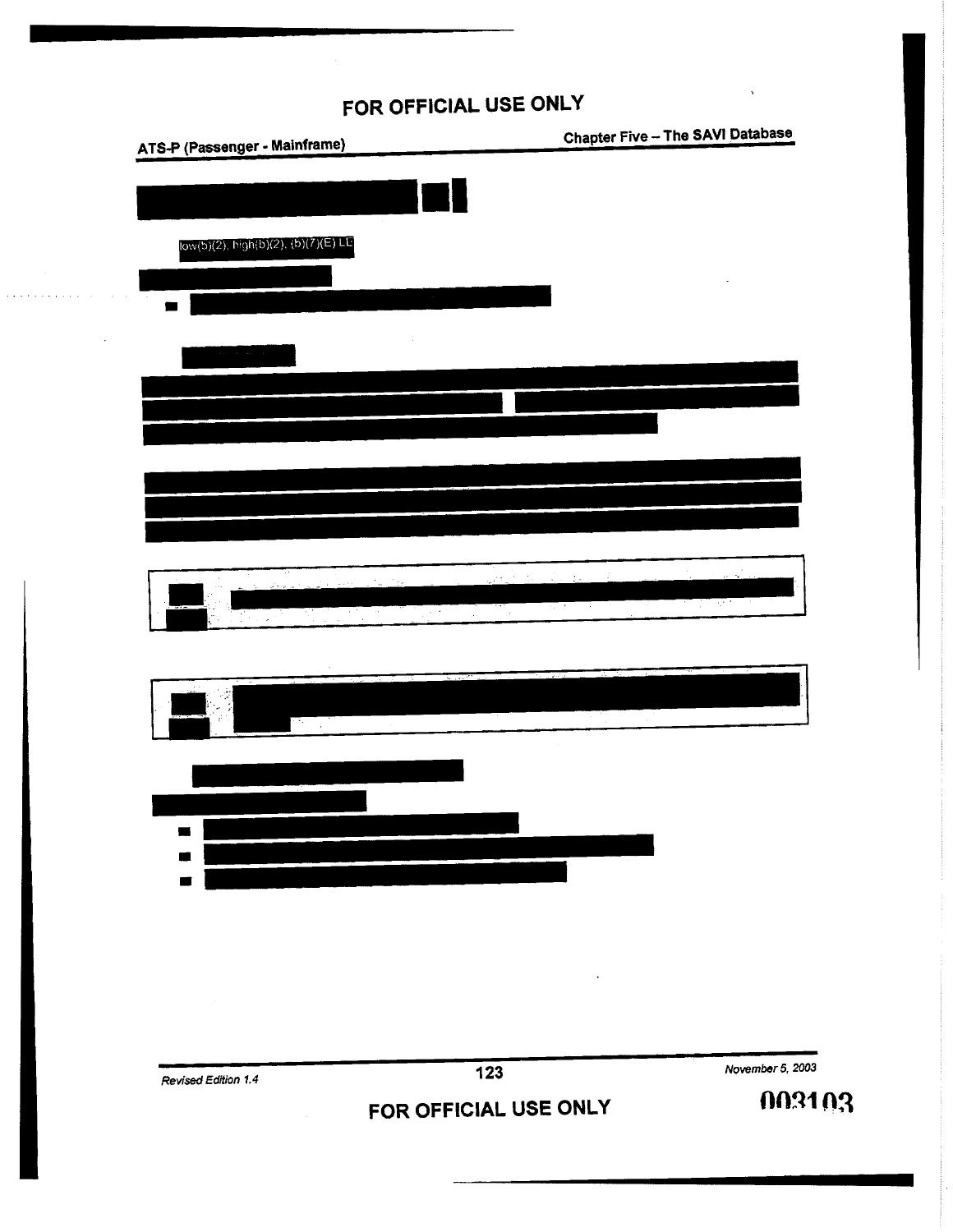

 $\text{low(b)}(2)$ , (b)(6), high(b)(2), (b)(7)(E) LE



Revised Edition 1.4

124

November 5, 2003

#### FOR OFFICIAL USE ONLY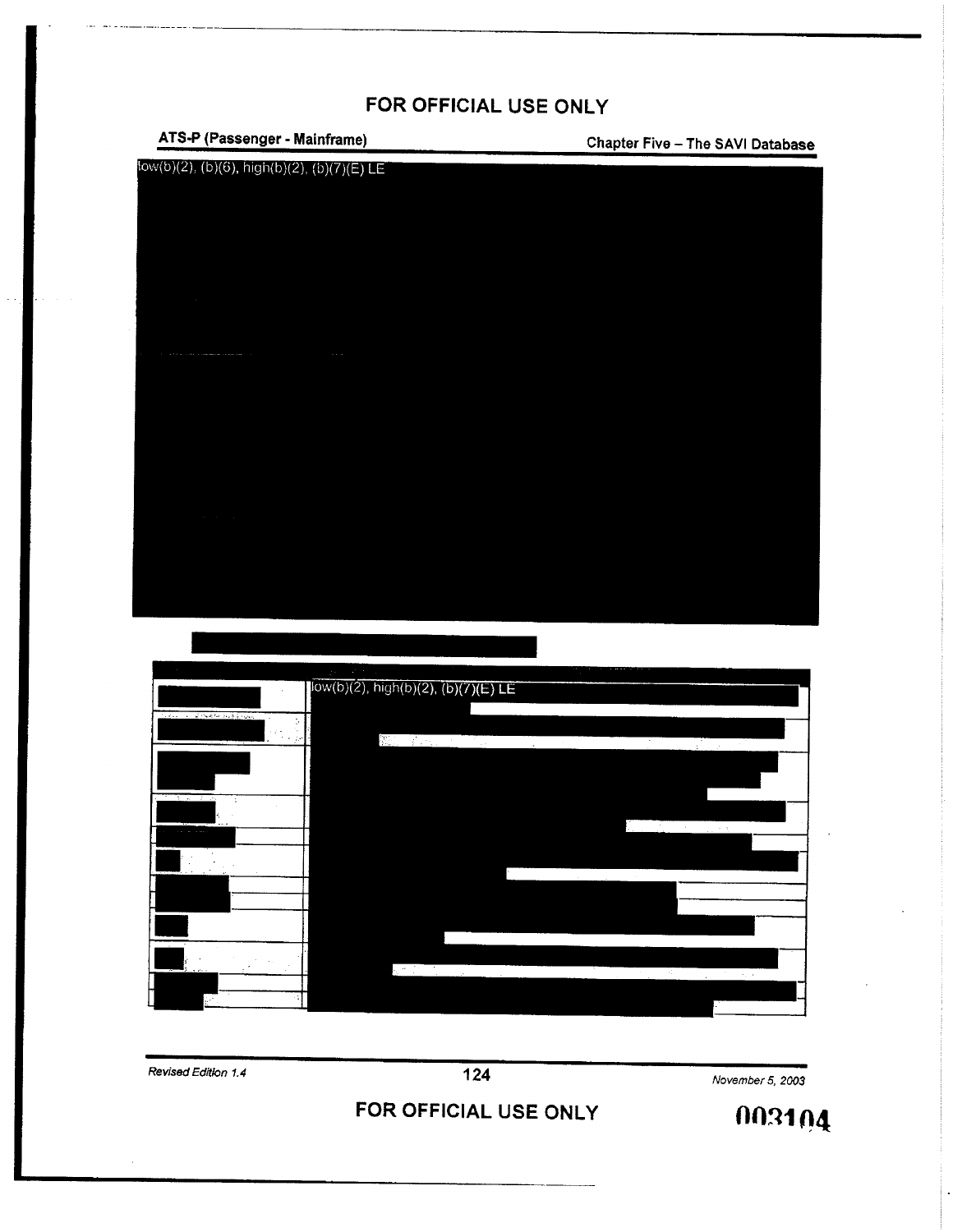ATS-P (Passenger - Mainframe)

**Chapter Five - The SAVI Database** 



Revised Edition 1.4

November 5, 2003

#### FOR OFFICIAL USE ONLY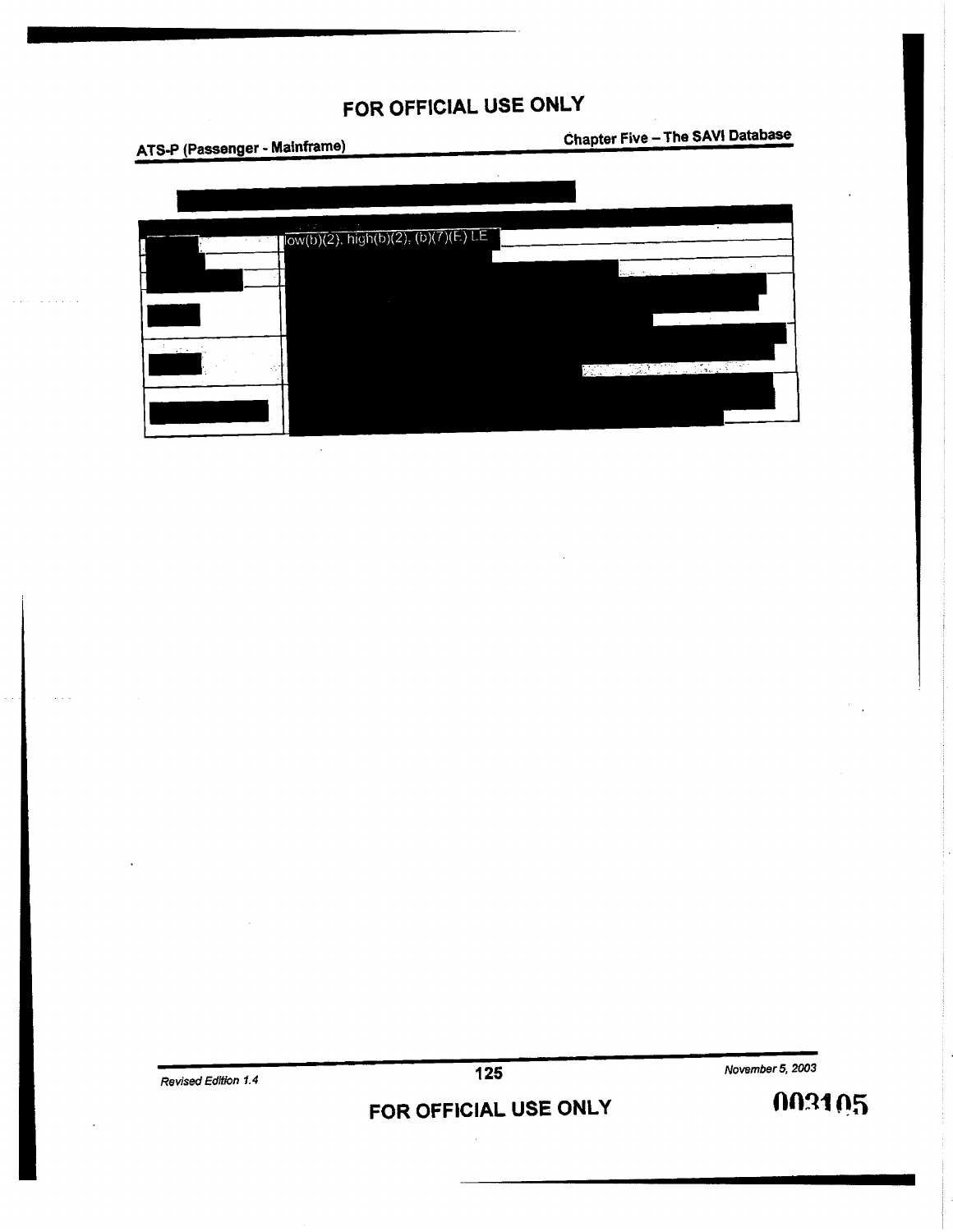

Revised Edition 1.4

126

November 5, 2003 003106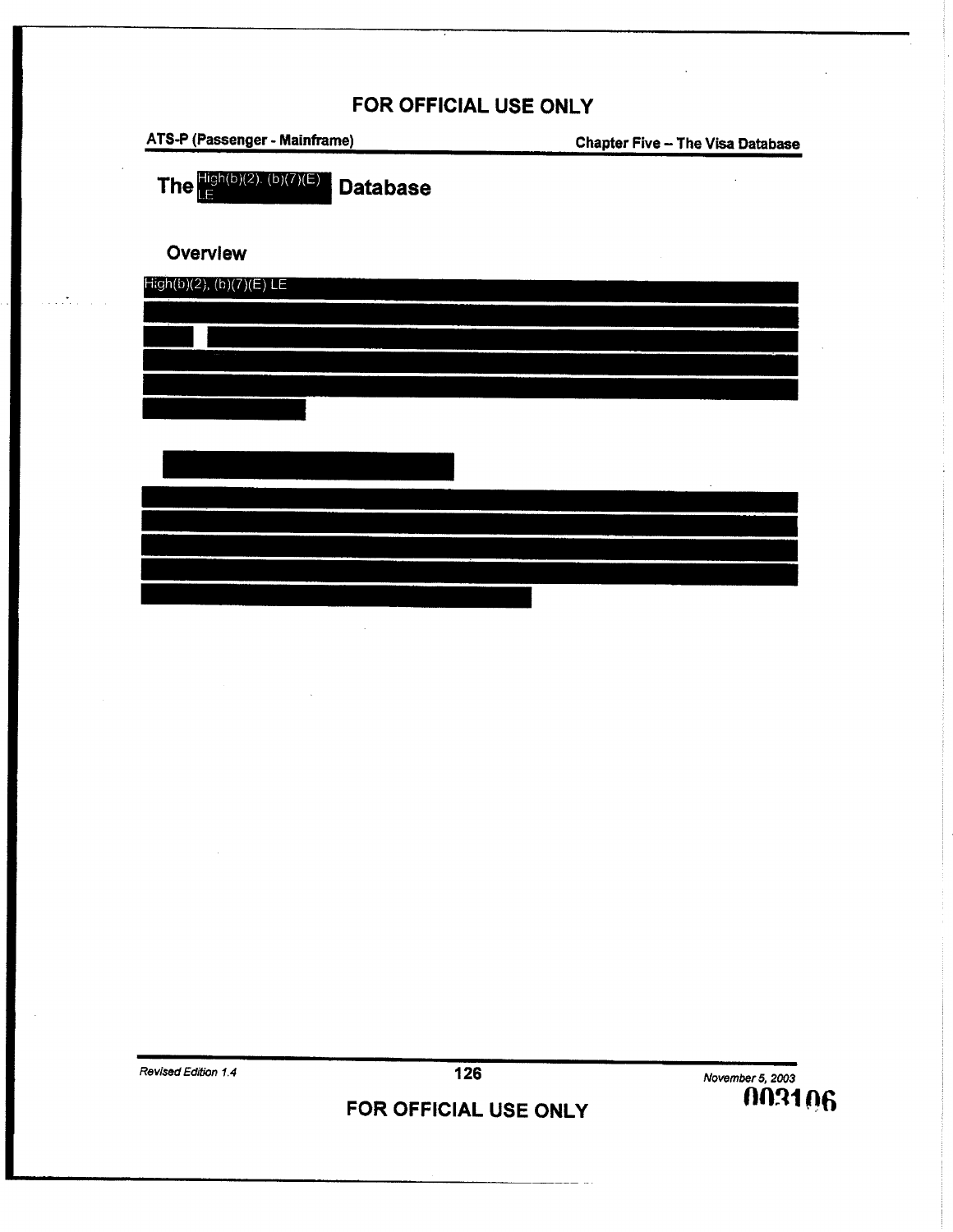ATS-P (Passenger - Mainframe)

**Chapter Five - The Visa Database** 

Performing High(b)(2), (b)(7)(E) LE Low (b)(2), High(b)(2), (b)(7)(E) LE

Revised Edition 1.4

 $\overline{127}$ 

November 5, 2003

FOR OFFICIAL USE ONLY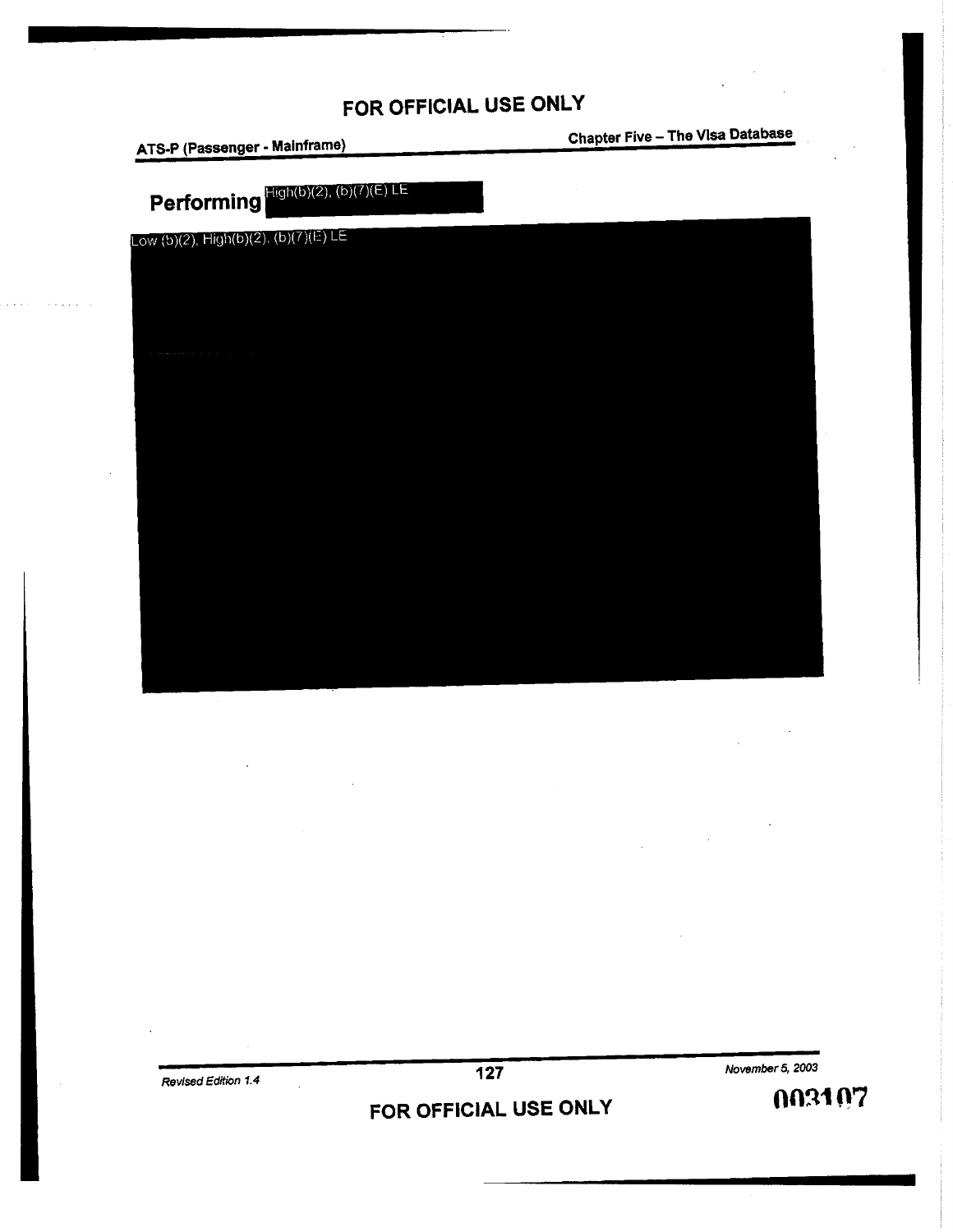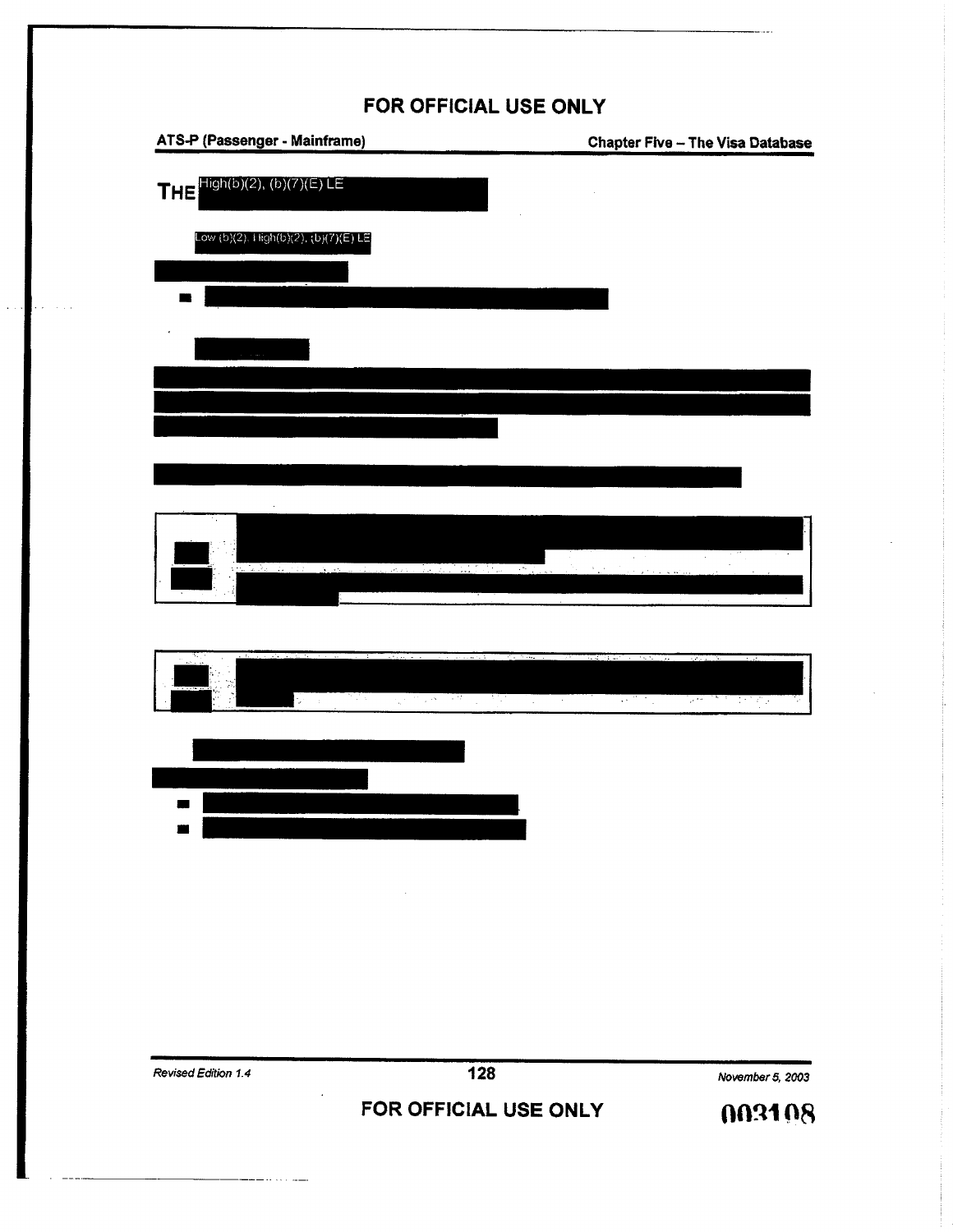Revised Edition 1.4

 $\overline{1}$  29

November 5, 2003

003109



High(b)(2), (b)(7)(E) LE



 $\pi(b)(2)$ , (b)(7)(E) LE

Chapter Five - The Visa Database ATS-P (Passenger - Mainframe)  $High(b)(2)$ , Low (b)(2), (b)(7)(E) LE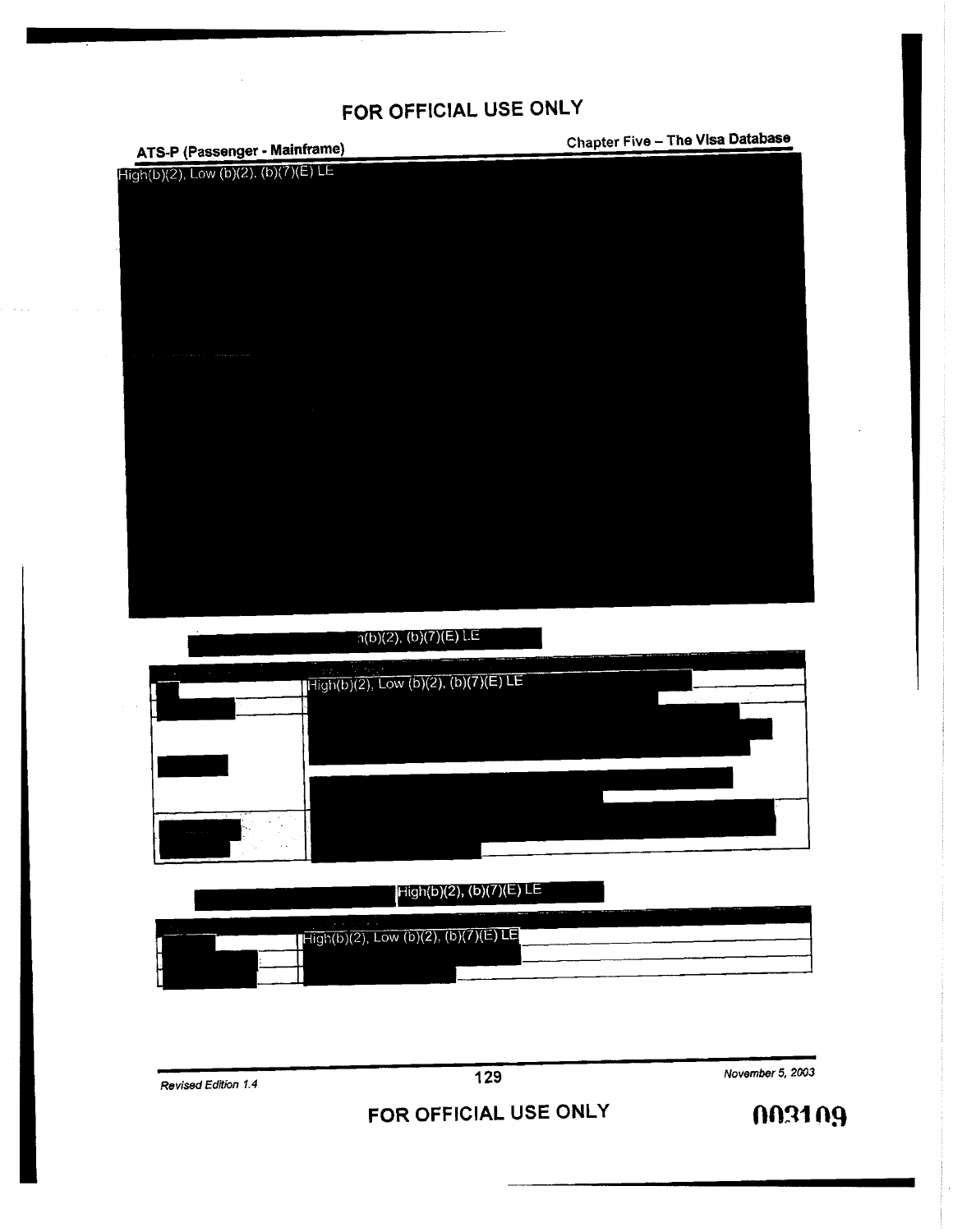| ATS-P (Passenger - Mainframe)                                                                                  |                                                                                                                                                                                                                                                                                                                                                                                                                                                                             | <b>Chapter Five - The Visa Database</b>             |
|----------------------------------------------------------------------------------------------------------------|-----------------------------------------------------------------------------------------------------------------------------------------------------------------------------------------------------------------------------------------------------------------------------------------------------------------------------------------------------------------------------------------------------------------------------------------------------------------------------|-----------------------------------------------------|
|                                                                                                                | $\mathcal{L}$                                                                                                                                                                                                                                                                                                                                                                                                                                                               |                                                     |
|                                                                                                                |                                                                                                                                                                                                                                                                                                                                                                                                                                                                             |                                                     |
| $High(b)(2)$ , Low (b)(2), (b)(7)(E) LE                                                                        |                                                                                                                                                                                                                                                                                                                                                                                                                                                                             |                                                     |
|                                                                                                                |                                                                                                                                                                                                                                                                                                                                                                                                                                                                             |                                                     |
|                                                                                                                |                                                                                                                                                                                                                                                                                                                                                                                                                                                                             |                                                     |
|                                                                                                                |                                                                                                                                                                                                                                                                                                                                                                                                                                                                             |                                                     |
| $\mathcal{L}(\mathcal{L}(\mathcal{L}))$ , $\mathcal{L}(\mathcal{L}(\mathcal{L}))$ , $\mathcal{L}(\mathcal{L})$ |                                                                                                                                                                                                                                                                                                                                                                                                                                                                             |                                                     |
|                                                                                                                |                                                                                                                                                                                                                                                                                                                                                                                                                                                                             |                                                     |
|                                                                                                                |                                                                                                                                                                                                                                                                                                                                                                                                                                                                             |                                                     |
|                                                                                                                |                                                                                                                                                                                                                                                                                                                                                                                                                                                                             |                                                     |
|                                                                                                                |                                                                                                                                                                                                                                                                                                                                                                                                                                                                             |                                                     |
|                                                                                                                |                                                                                                                                                                                                                                                                                                                                                                                                                                                                             |                                                     |
|                                                                                                                |                                                                                                                                                                                                                                                                                                                                                                                                                                                                             |                                                     |
|                                                                                                                |                                                                                                                                                                                                                                                                                                                                                                                                                                                                             |                                                     |
|                                                                                                                |                                                                                                                                                                                                                                                                                                                                                                                                                                                                             |                                                     |
| $\sim$ $\sim$                                                                                                  | $\overline{a}$ , $\overline{a}$ , $\overline{a}$ , $\overline{a}$ , $\overline{a}$ , $\overline{a}$ , $\overline{a}$ , $\overline{a}$ , $\overline{a}$ , $\overline{a}$ , $\overline{a}$ , $\overline{a}$ , $\overline{a}$ , $\overline{a}$ , $\overline{a}$ , $\overline{a}$ , $\overline{a}$ , $\overline{a}$ , $\overline{a}$ , $\overline{a}$ ,<br><u> Kanada ya Marejeo ya Marejeo ya Marejeo ya Marejeo ya Marejeo ya Marejeo ya Marejeo ya Marejeo ya Marejeo ya</u> | 79 Mayıs<br>and the<br><b>Contract</b><br>iga⊡<br>S |
|                                                                                                                |                                                                                                                                                                                                                                                                                                                                                                                                                                                                             |                                                     |
|                                                                                                                |                                                                                                                                                                                                                                                                                                                                                                                                                                                                             |                                                     |
|                                                                                                                |                                                                                                                                                                                                                                                                                                                                                                                                                                                                             |                                                     |
|                                                                                                                |                                                                                                                                                                                                                                                                                                                                                                                                                                                                             |                                                     |
|                                                                                                                |                                                                                                                                                                                                                                                                                                                                                                                                                                                                             |                                                     |
|                                                                                                                |                                                                                                                                                                                                                                                                                                                                                                                                                                                                             |                                                     |
|                                                                                                                |                                                                                                                                                                                                                                                                                                                                                                                                                                                                             |                                                     |
|                                                                                                                |                                                                                                                                                                                                                                                                                                                                                                                                                                                                             |                                                     |
|                                                                                                                |                                                                                                                                                                                                                                                                                                                                                                                                                                                                             |                                                     |
|                                                                                                                |                                                                                                                                                                                                                                                                                                                                                                                                                                                                             |                                                     |
|                                                                                                                |                                                                                                                                                                                                                                                                                                                                                                                                                                                                             |                                                     |
|                                                                                                                |                                                                                                                                                                                                                                                                                                                                                                                                                                                                             |                                                     |
| Revised Edition 1.4                                                                                            | 130                                                                                                                                                                                                                                                                                                                                                                                                                                                                         | November 5, 2003                                    |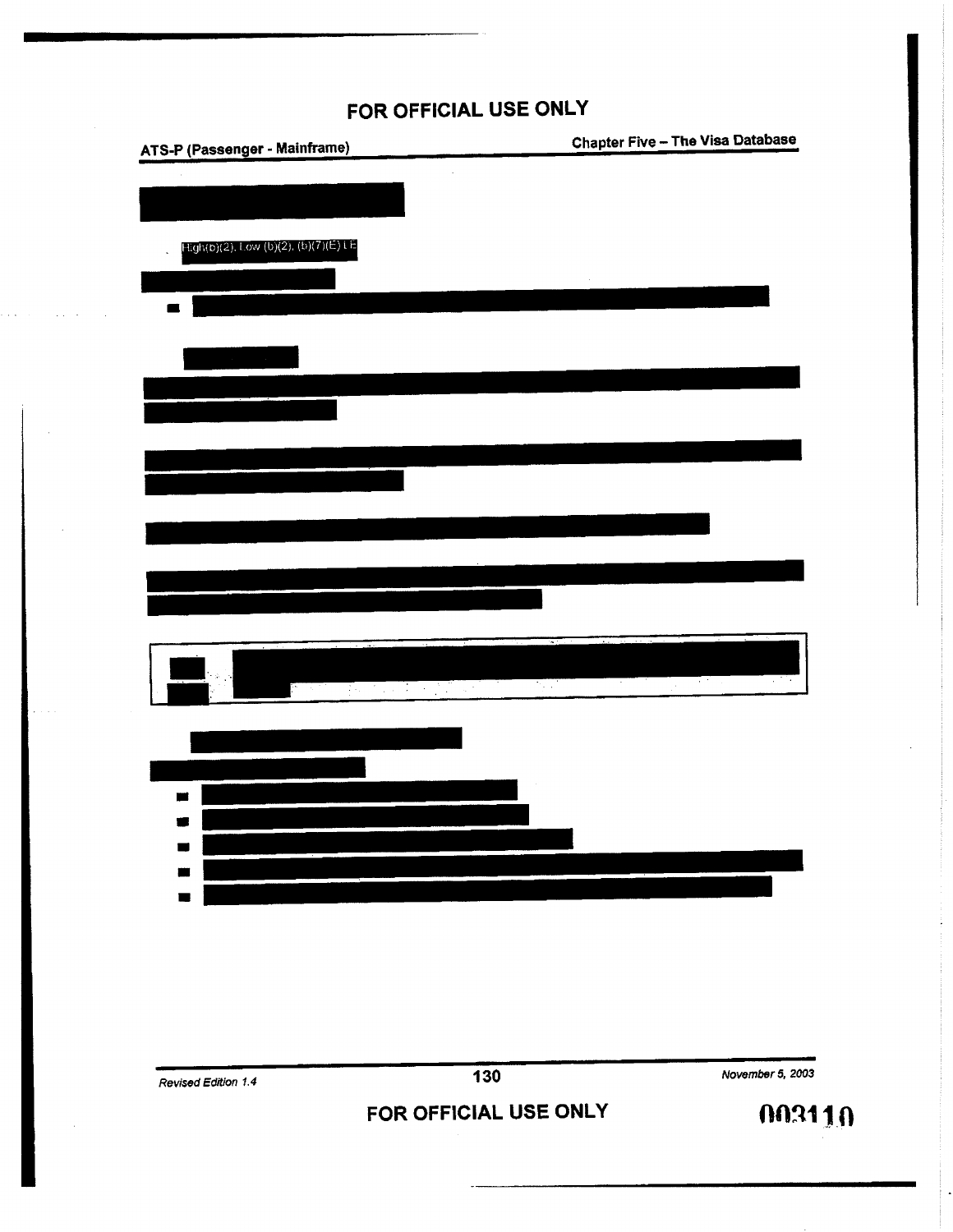



Revised Edition 1.4

131

November 5, 2003

003111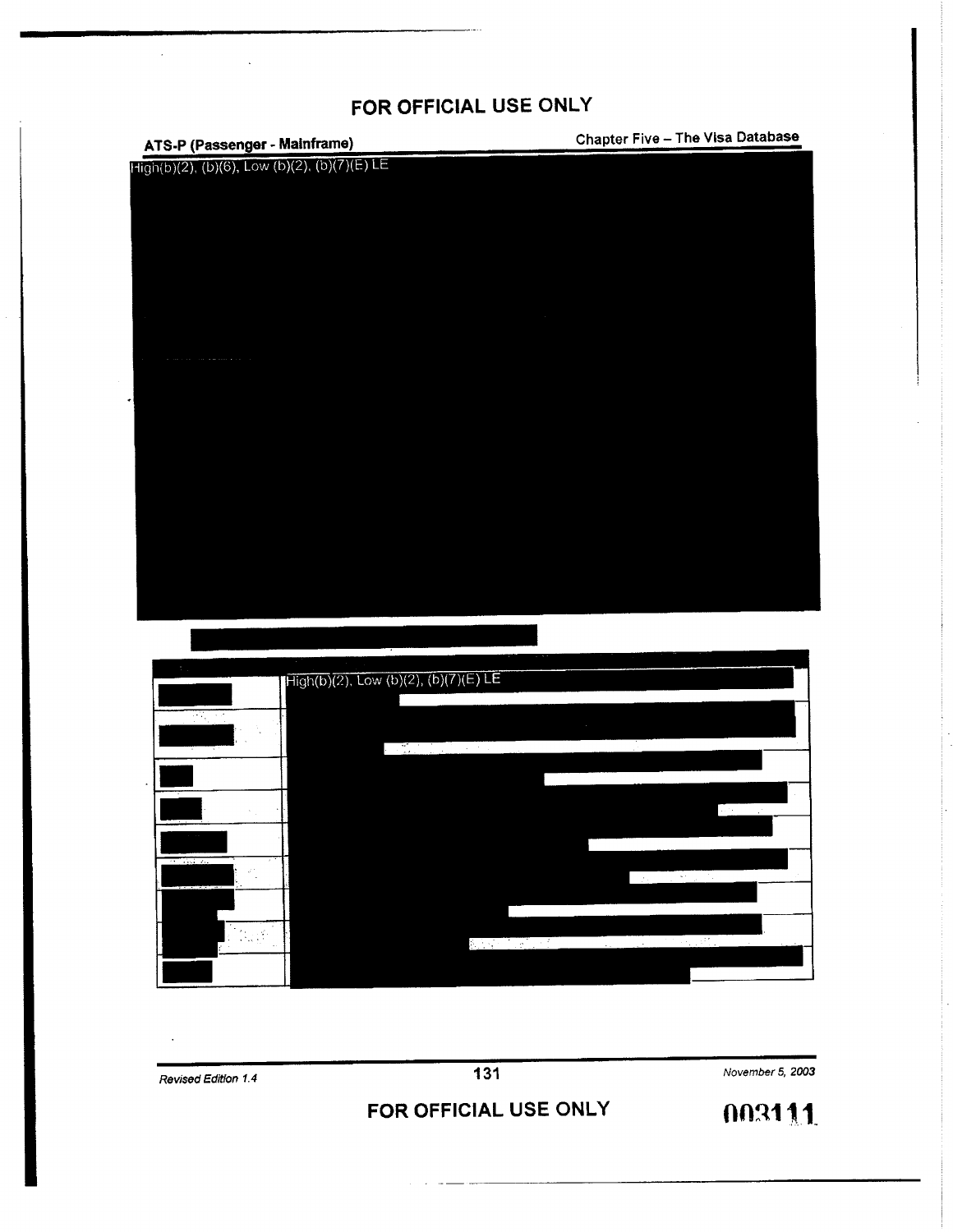ATS-P (Passenger - Mainframe)

Revised Edition 1.4

**Chapter Five - The Visa Database** 





FOR OFFICIAL USE ONLY

132

November 5, 2003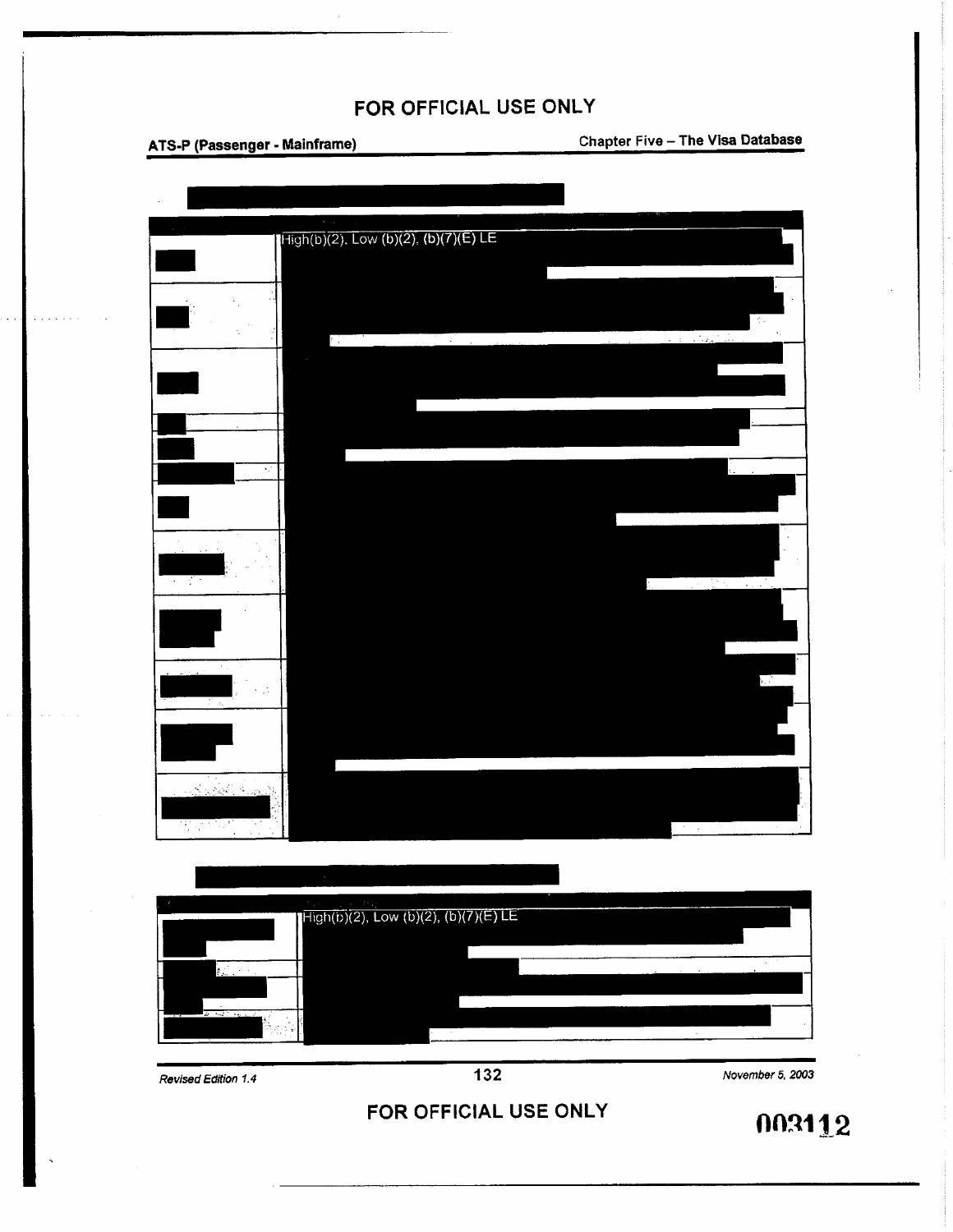

Revised Edition 1.4

November 5, 2003

FOR OFFICIAL USE ONLY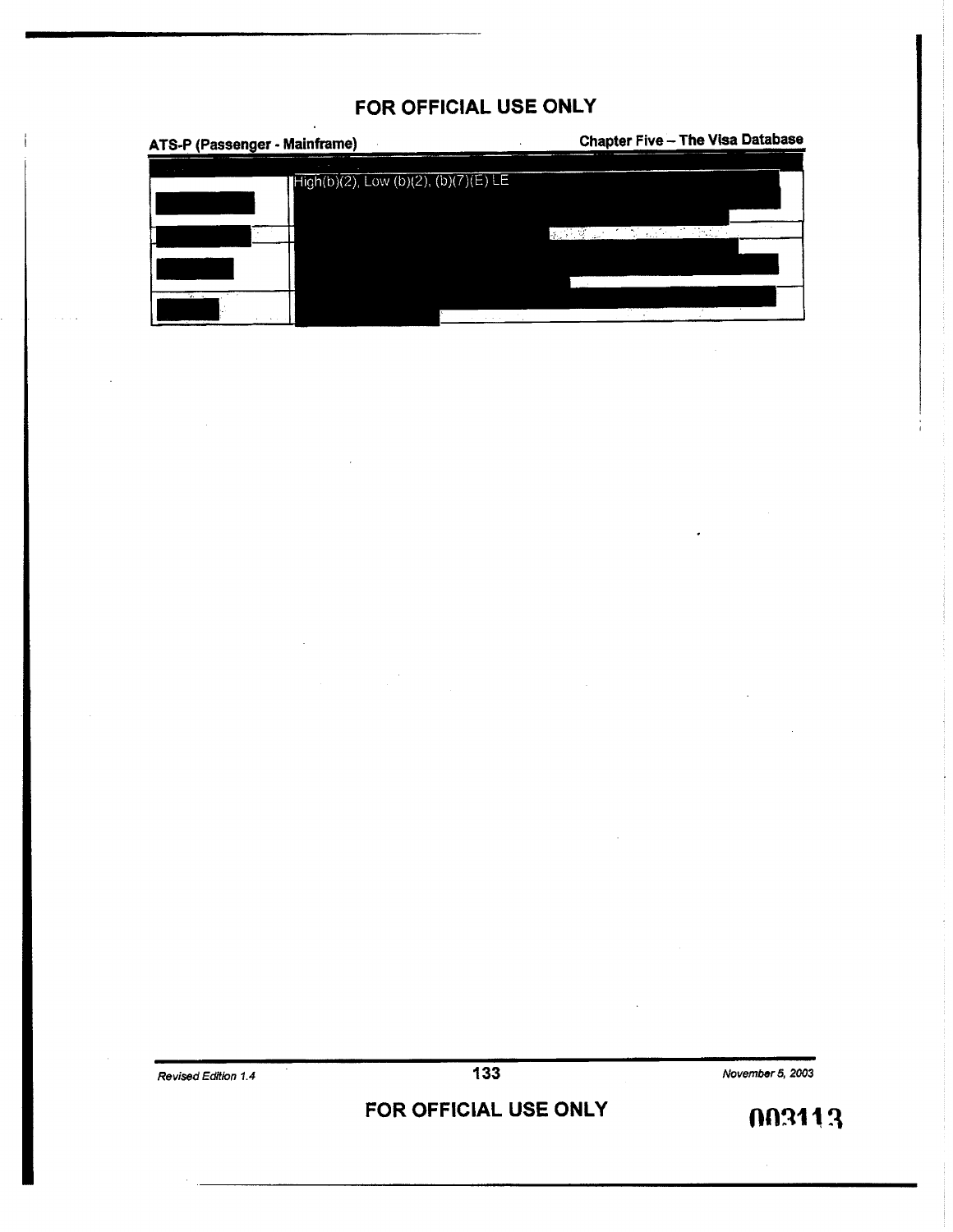# FOR OFFICIAL USE ONLY **Chapter Five - The Visa Database** ATS-P (Passenger - Mainframe)  $\overline{\mathsf{High}(\mathsf{b})(2)}$ , Low (b)(2). (b)(7)(E) LE

#### FOR OFFICIAL USE ONLY

 $134$ 

## 003114

November 5, 2003

Revised Edition 1.4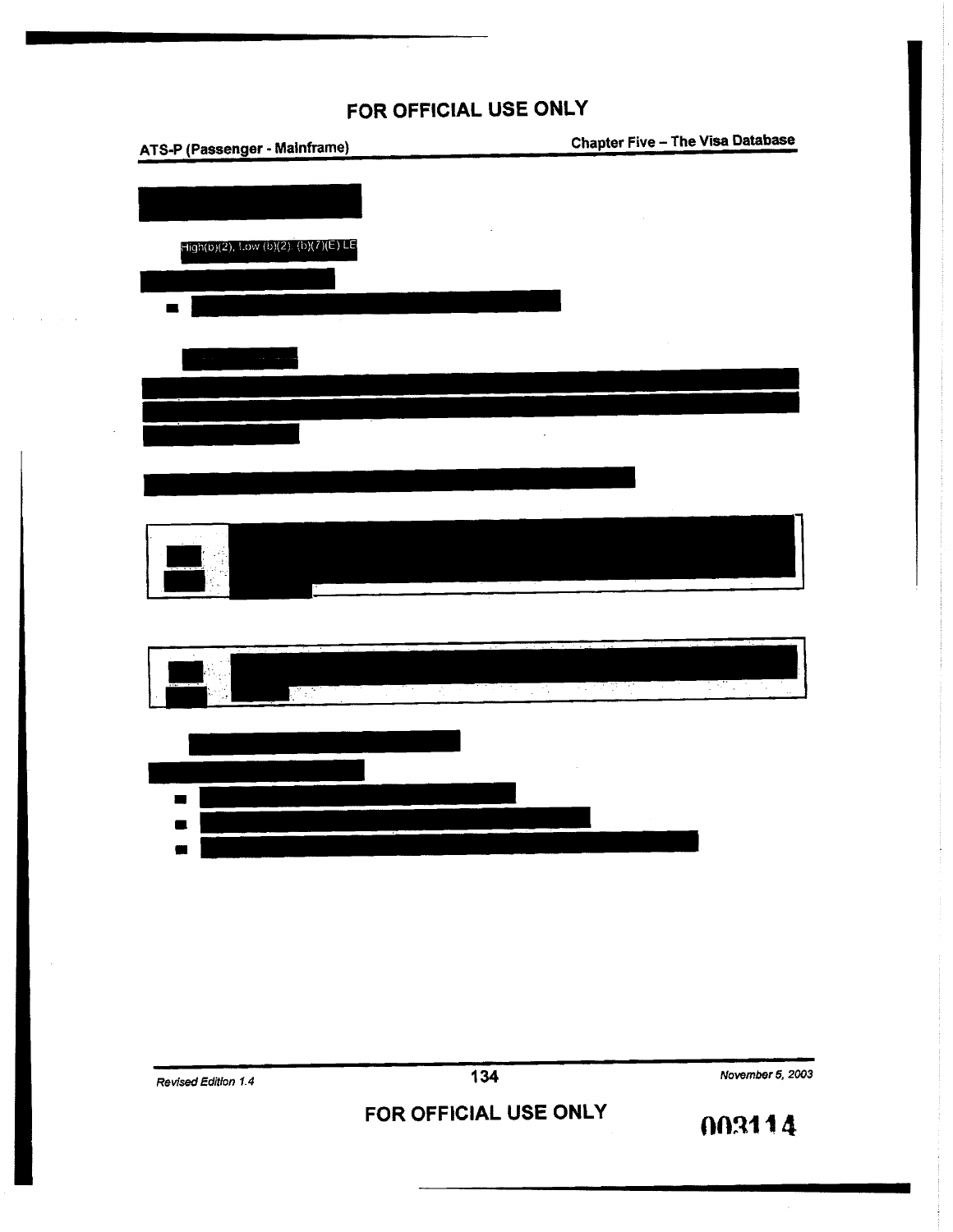



Revised Edition 1.4

 $\overline{135}$ 

FOR OFFICIAL USE ONLY

November 5, 2003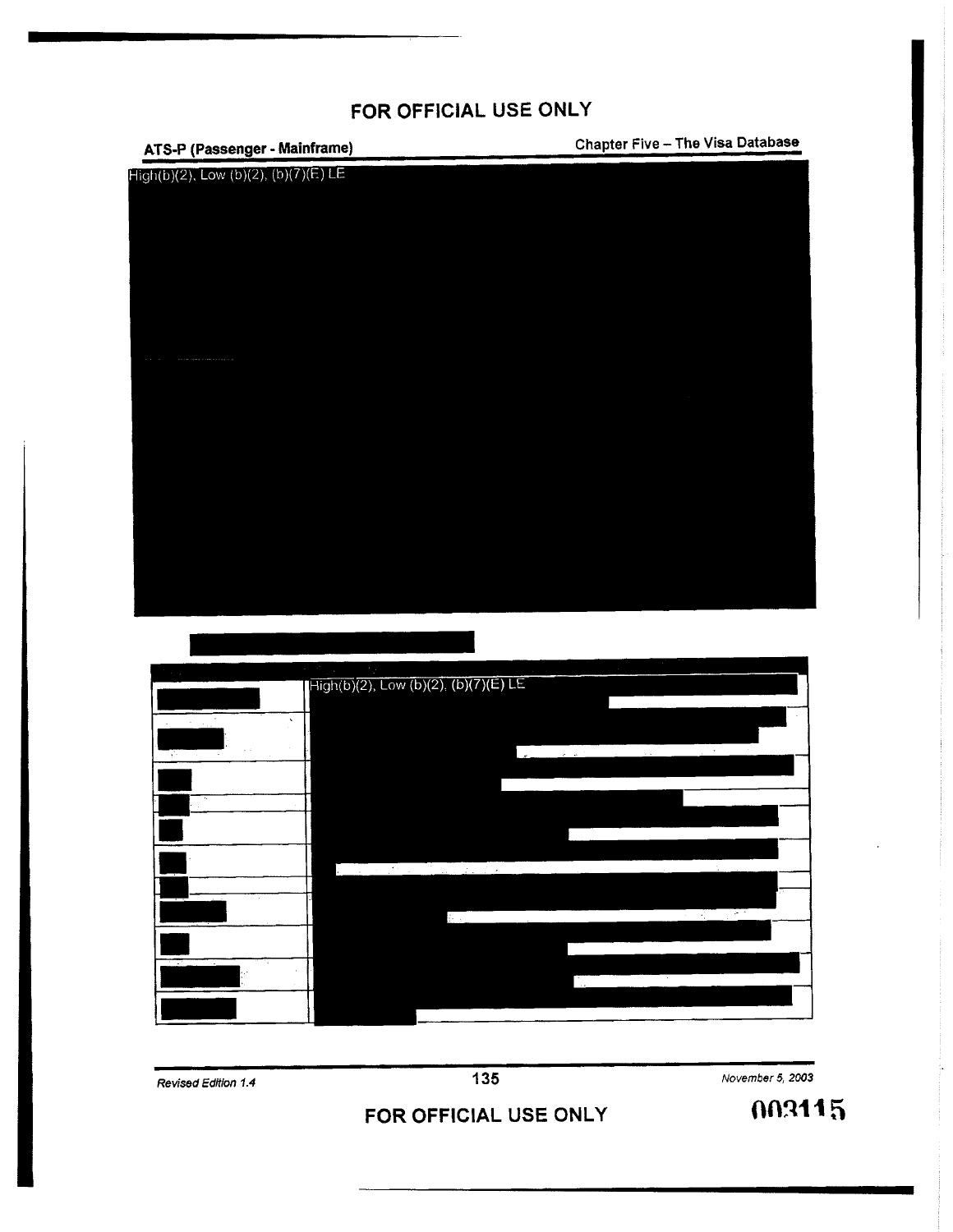ATS-P (Passenger - Mainframe)

**Chapter Five - The Visa Database** 



 $\pmb{\mathsf{1}}$ 

Revised Edition 1.4

 $\overline{136}$ 

November 5, 2003

#### FOR OFFICIAL USE ONLY

 $\bar{z}$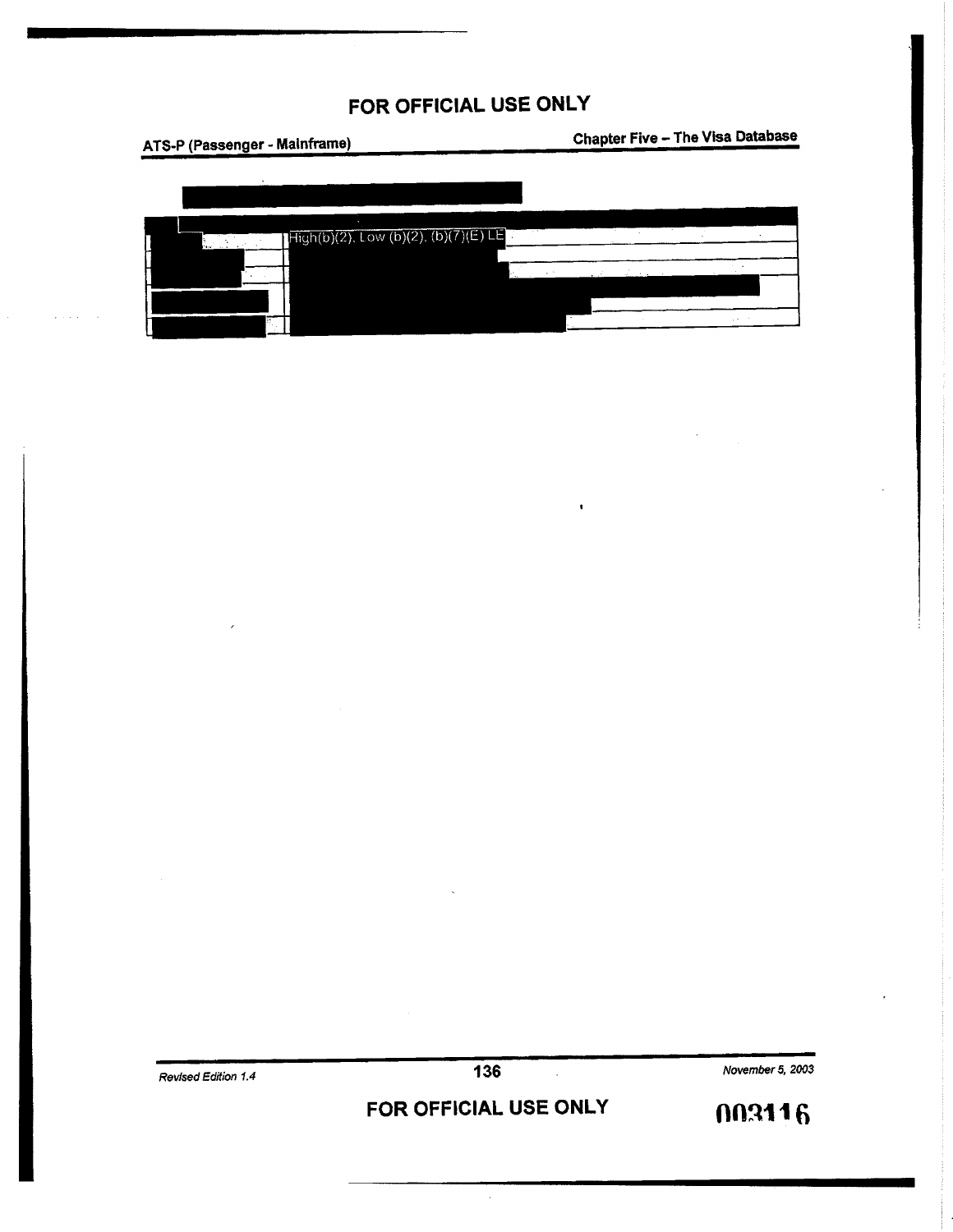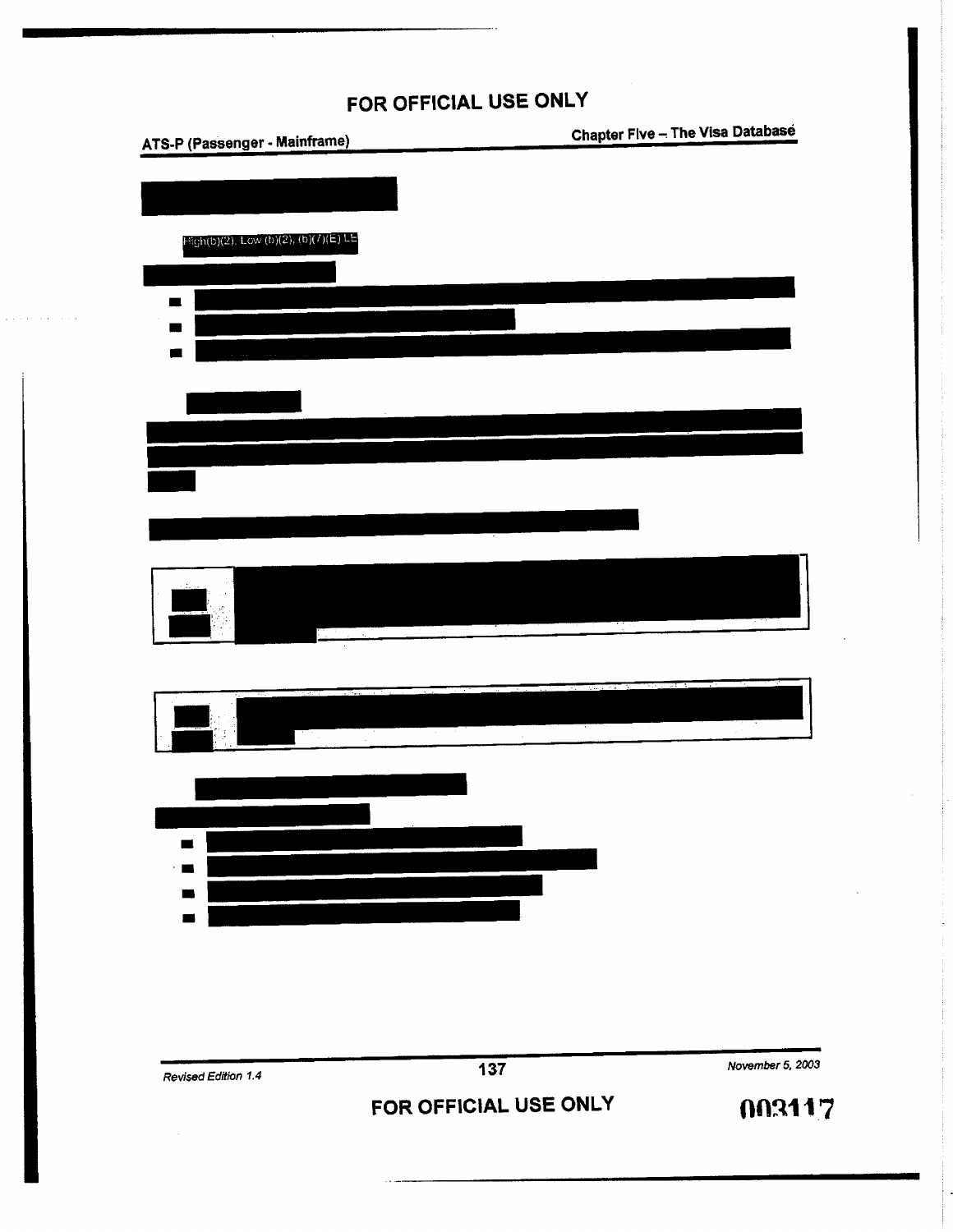

| -------<br>---------------- | ---------<br>___________ |  |  |
|-----------------------------|--------------------------|--|--|
|                             |                          |  |  |
|                             |                          |  |  |
|                             |                          |  |  |

Revised Edition 1.4



FOR OFFICIAL USE ONLY

138

003118

November 5, 2003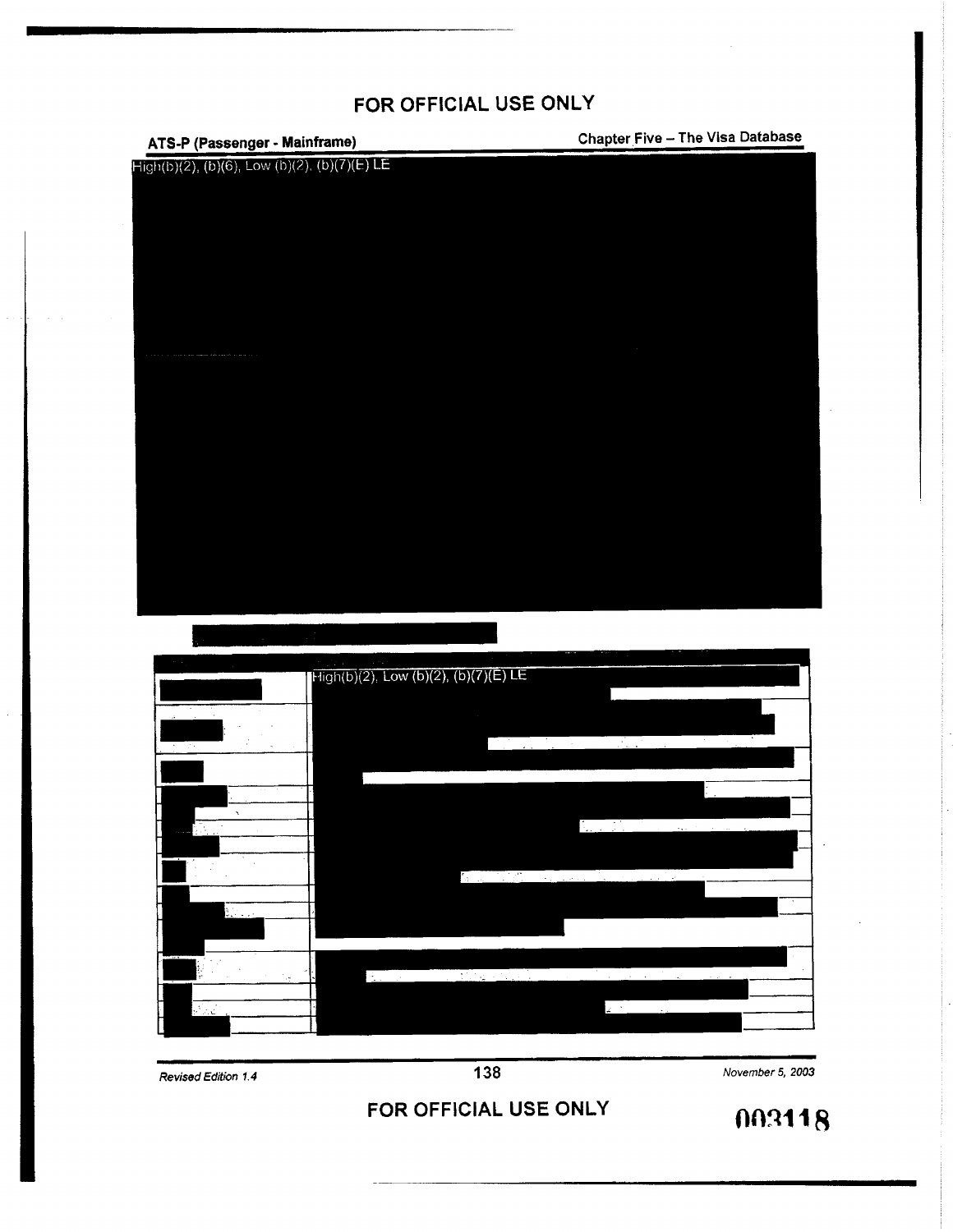

Revised Edition 1.4

139

November 5, 2003

#### FOR OFFICIAL USE ONLY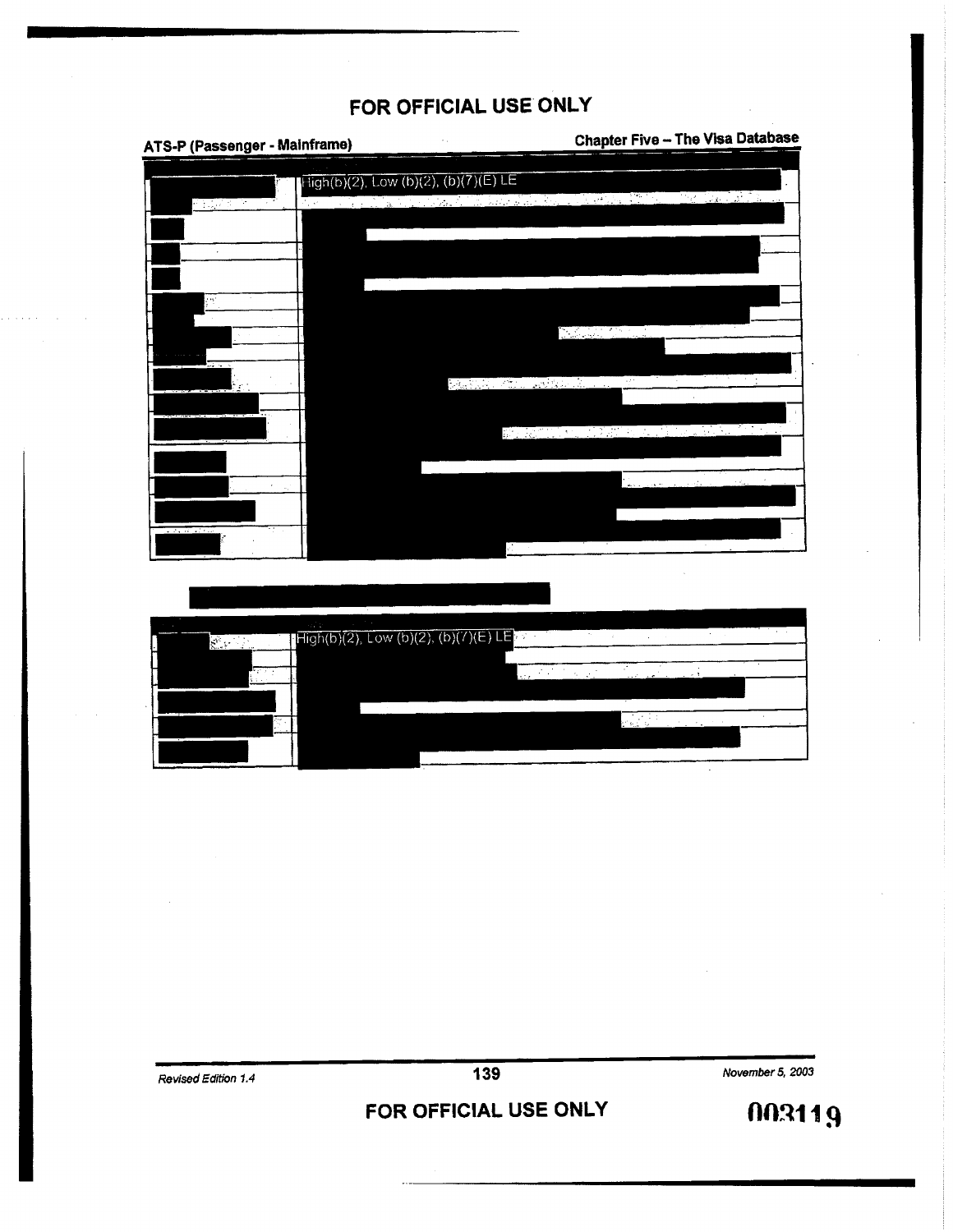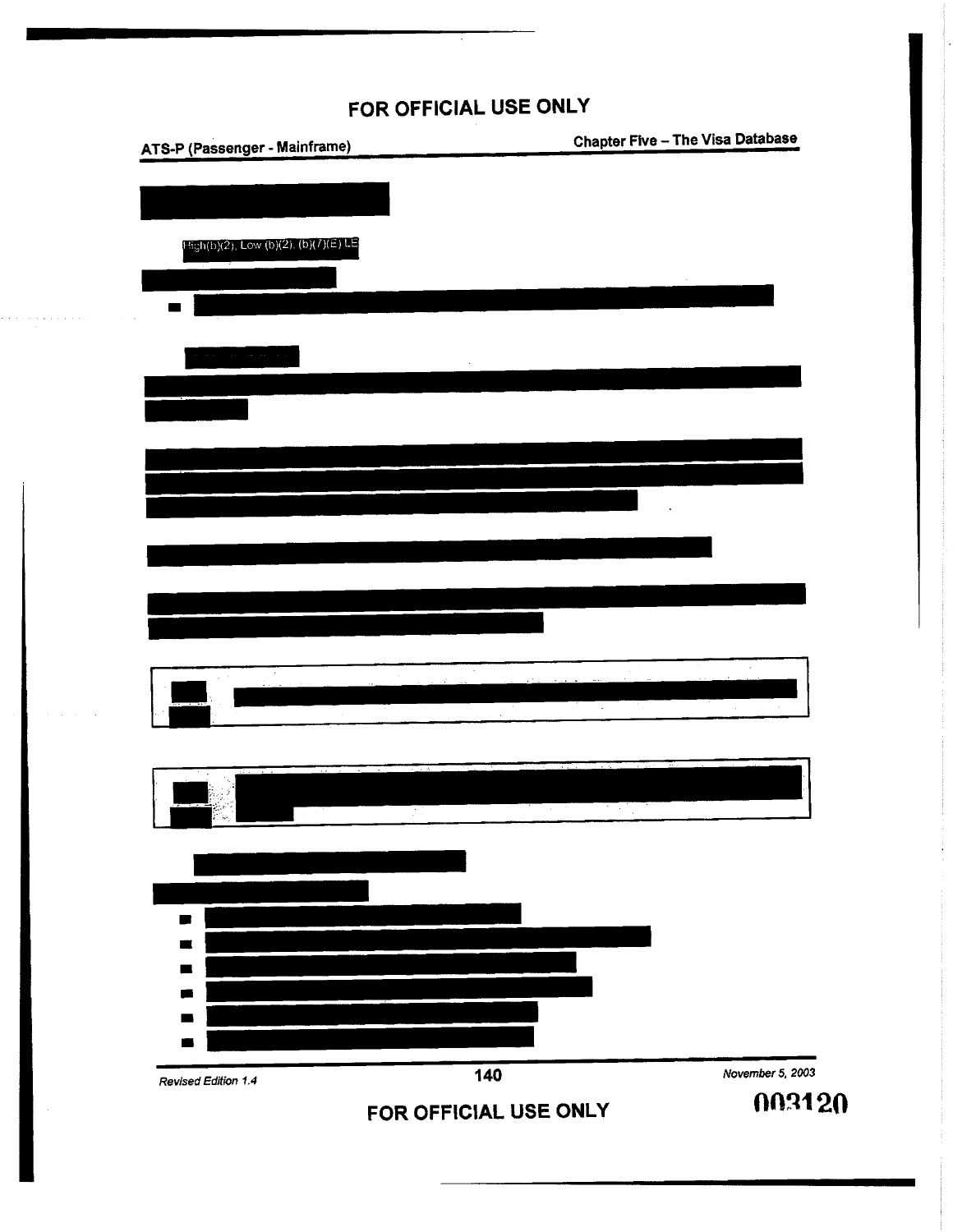$\bar{\mathcal{A}}$ 





141

FOR OFFICIAL USE ONLY

Revised Edition 1.4

003121

November 5, 2003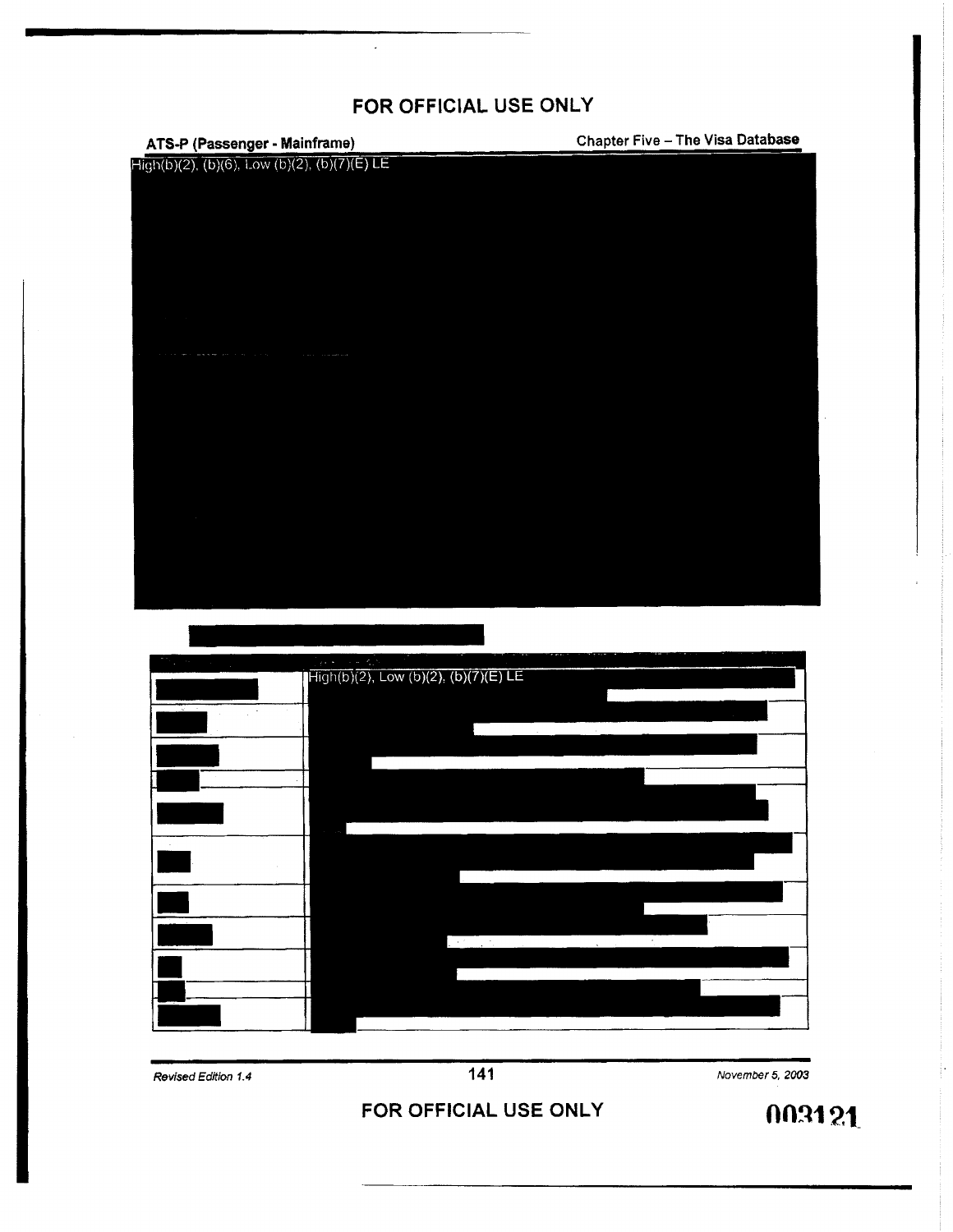



FOR OFFICIAL USE ONLY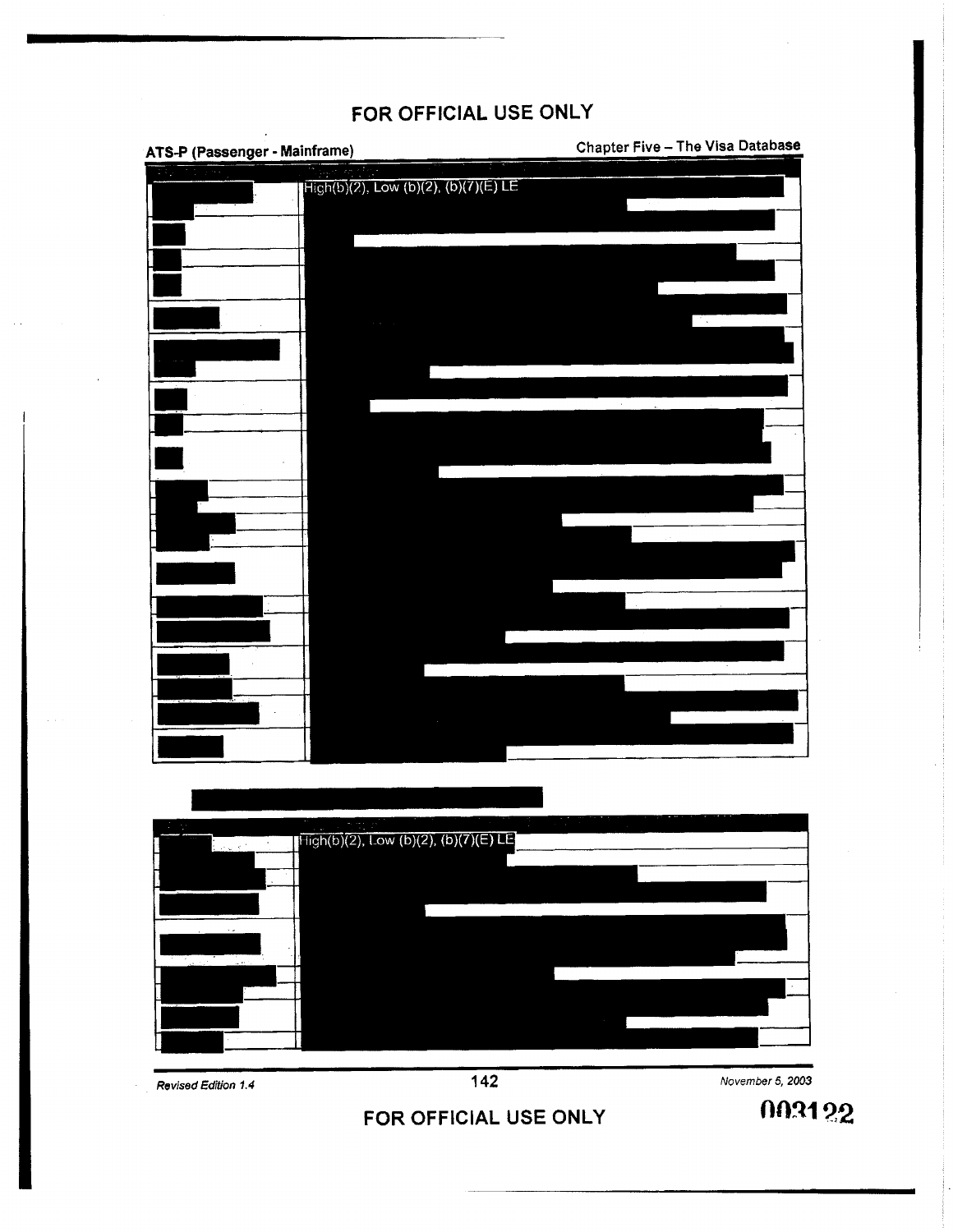| ATS-P (Passenger - Mainframe)                                                                                                                                                                                                                                                                                                | <b>Chapter Five - The Visa Database</b> |
|------------------------------------------------------------------------------------------------------------------------------------------------------------------------------------------------------------------------------------------------------------------------------------------------------------------------------|-----------------------------------------|
|                                                                                                                                                                                                                                                                                                                              | $\overline{\phantom{a}}$                |
|                                                                                                                                                                                                                                                                                                                              |                                         |
|                                                                                                                                                                                                                                                                                                                              |                                         |
| High(b)(2), Low (b)(2), (b)(7)(E) LE                                                                                                                                                                                                                                                                                         |                                         |
|                                                                                                                                                                                                                                                                                                                              |                                         |
| т                                                                                                                                                                                                                                                                                                                            |                                         |
|                                                                                                                                                                                                                                                                                                                              |                                         |
| $\label{eq:3.1} \left(\frac{1}{2} \left( \frac{1}{2} \right) \left( \frac{1}{2} \left( \frac{1}{2} \right) \right) \left( \frac{1}{2} \left( \frac{1}{2} \right) \right) \right) = \left( \frac{1}{2} \left( \frac{1}{2} \right) \left( \frac{1}{2} \right) \right) = \left( \frac{1}{2} \left( \frac{1}{2} \right) \right)$ |                                         |
|                                                                                                                                                                                                                                                                                                                              |                                         |
|                                                                                                                                                                                                                                                                                                                              |                                         |
|                                                                                                                                                                                                                                                                                                                              |                                         |
|                                                                                                                                                                                                                                                                                                                              |                                         |
|                                                                                                                                                                                                                                                                                                                              |                                         |
|                                                                                                                                                                                                                                                                                                                              |                                         |
|                                                                                                                                                                                                                                                                                                                              |                                         |
|                                                                                                                                                                                                                                                                                                                              |                                         |
|                                                                                                                                                                                                                                                                                                                              |                                         |
|                                                                                                                                                                                                                                                                                                                              |                                         |
|                                                                                                                                                                                                                                                                                                                              |                                         |
|                                                                                                                                                                                                                                                                                                                              |                                         |
|                                                                                                                                                                                                                                                                                                                              |                                         |
|                                                                                                                                                                                                                                                                                                                              |                                         |
|                                                                                                                                                                                                                                                                                                                              |                                         |
|                                                                                                                                                                                                                                                                                                                              |                                         |
|                                                                                                                                                                                                                                                                                                                              |                                         |
|                                                                                                                                                                                                                                                                                                                              |                                         |
|                                                                                                                                                                                                                                                                                                                              |                                         |

Revised Edition 1.4

 $\ddot{\phantom{a}}$ 

and a stringer

November 5, 2003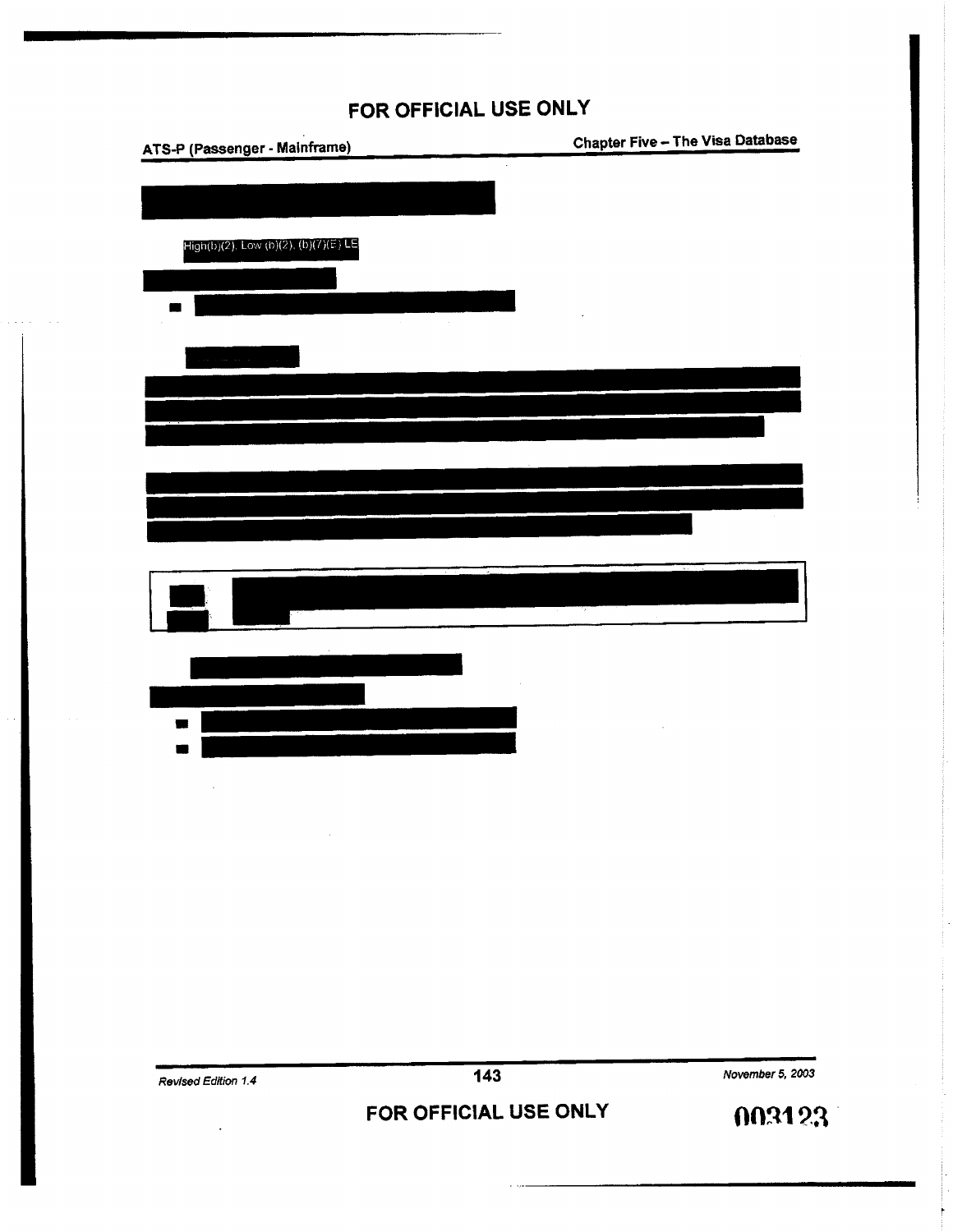k.

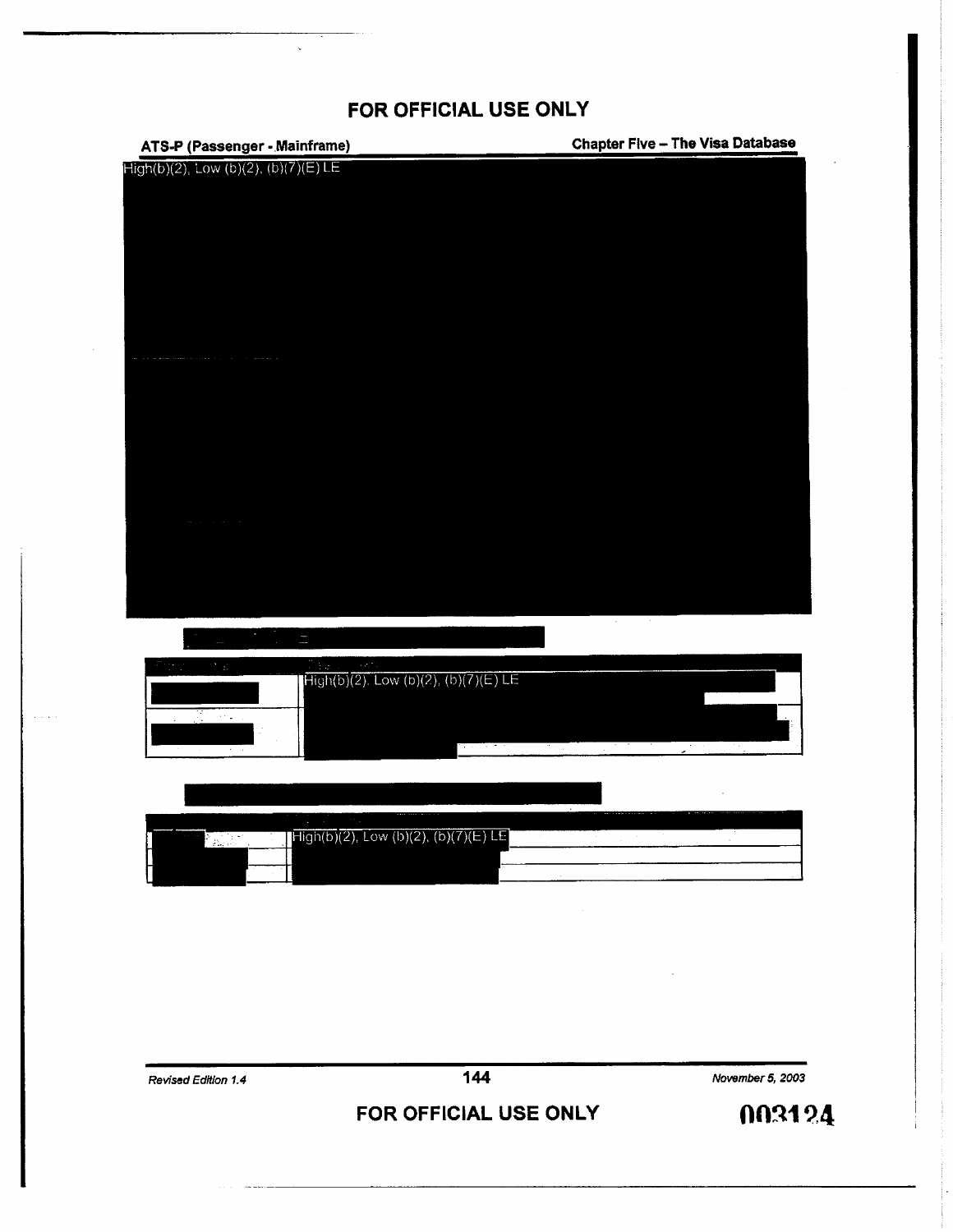ATS-P (Passenger - Mainframe)

Chapter Six - Working With ATS-P

# **CHAPTER SIX - WORKING WITH ATS-P (PASSENGER)**

This chapter will review the following:



Revised Edition 1.4

 $145$ 

November 5, 2003

#### FOR OFFICIAL USE ONLY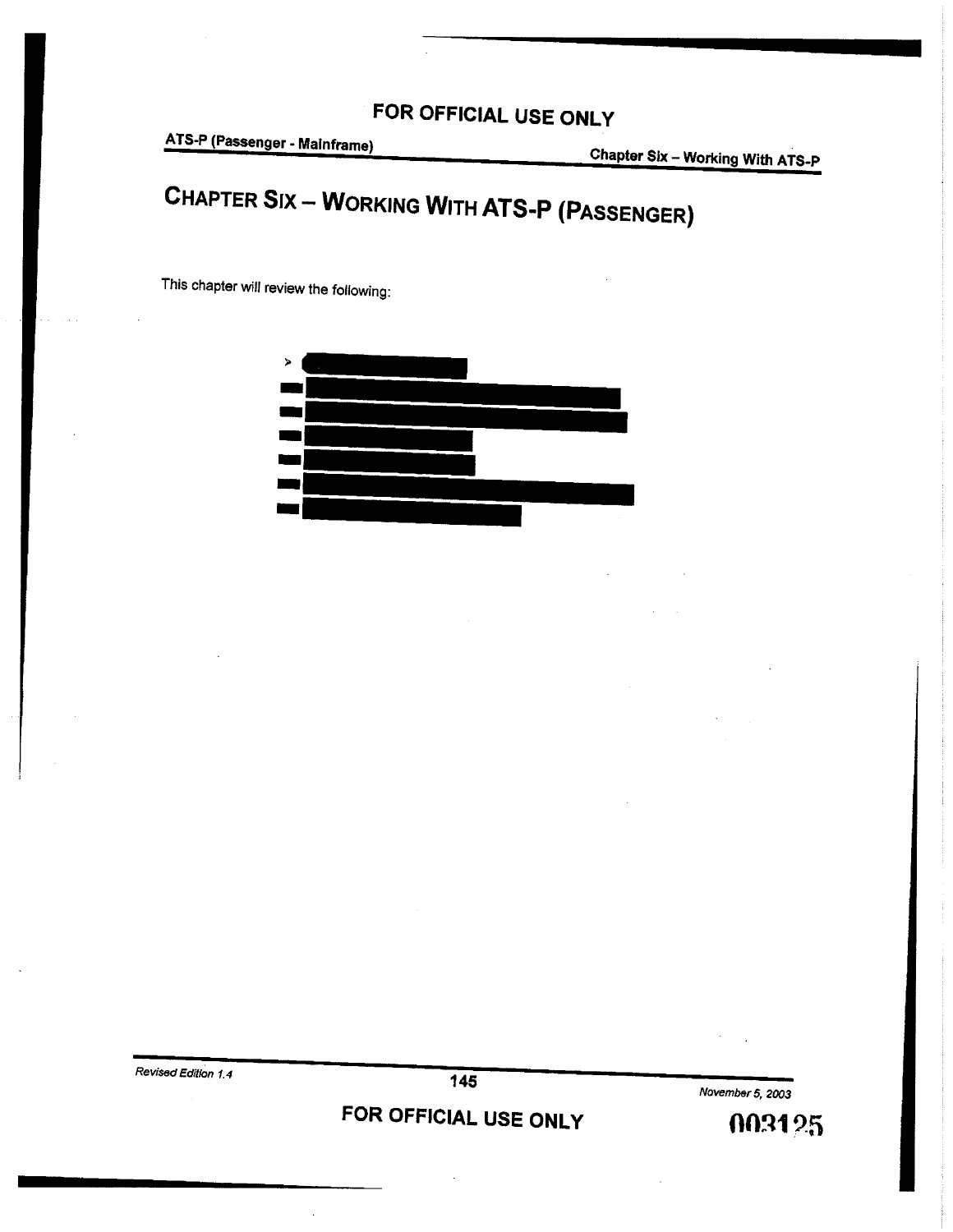ATS-P (Passenger - Mainframe)

Chapter Six - Working With ATS-P

This Page Left Blank.

Revised Edition 1.4

 $146$ 

November 5, 2003

FOR OFFICIAL USE ONLY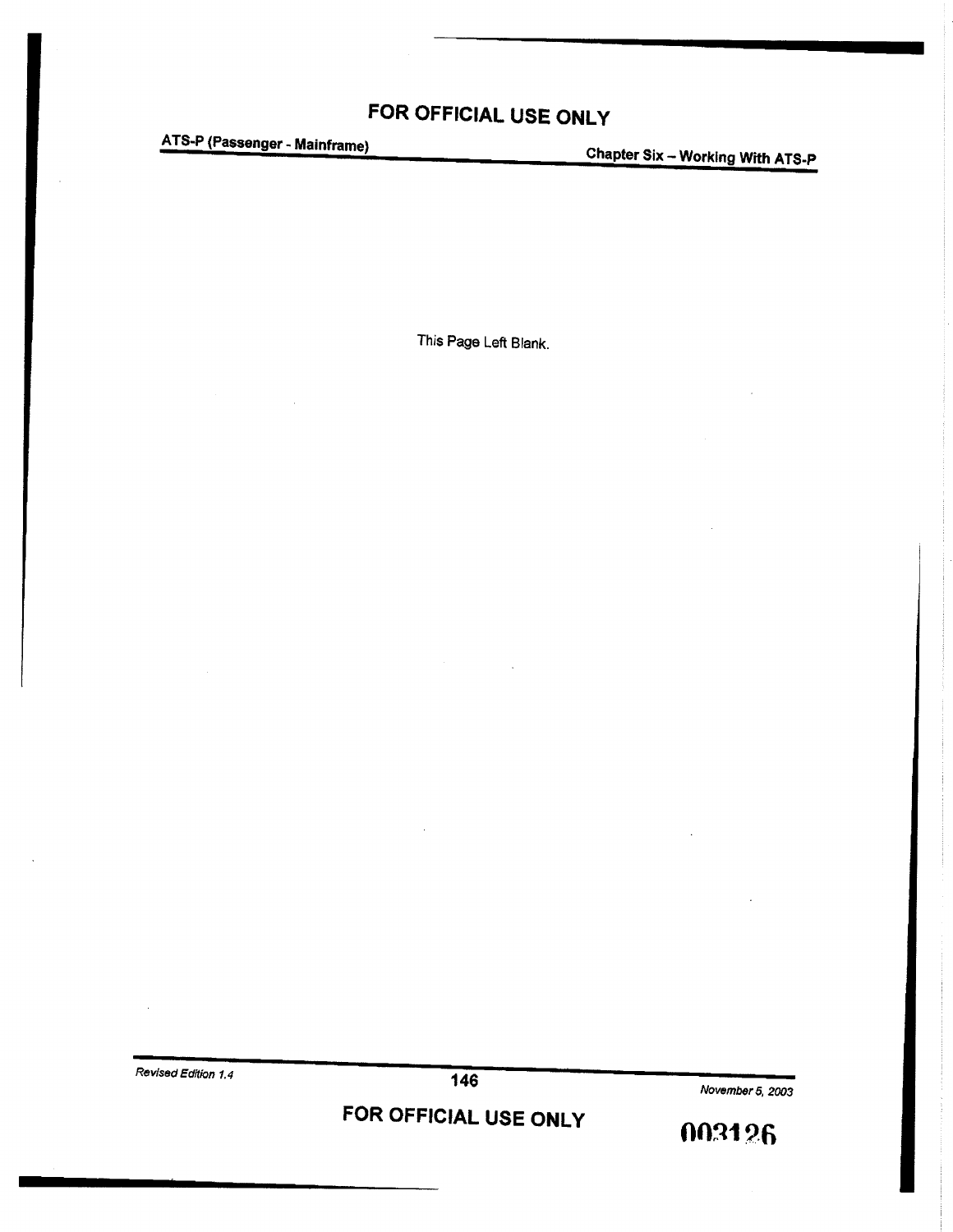ATS-P (Passenger - Mainframe)

**Chapter Six - Working With ATS-P** 

## **CHAPTER SIX - WORKING WITH ATS-P (PASSENGER)**